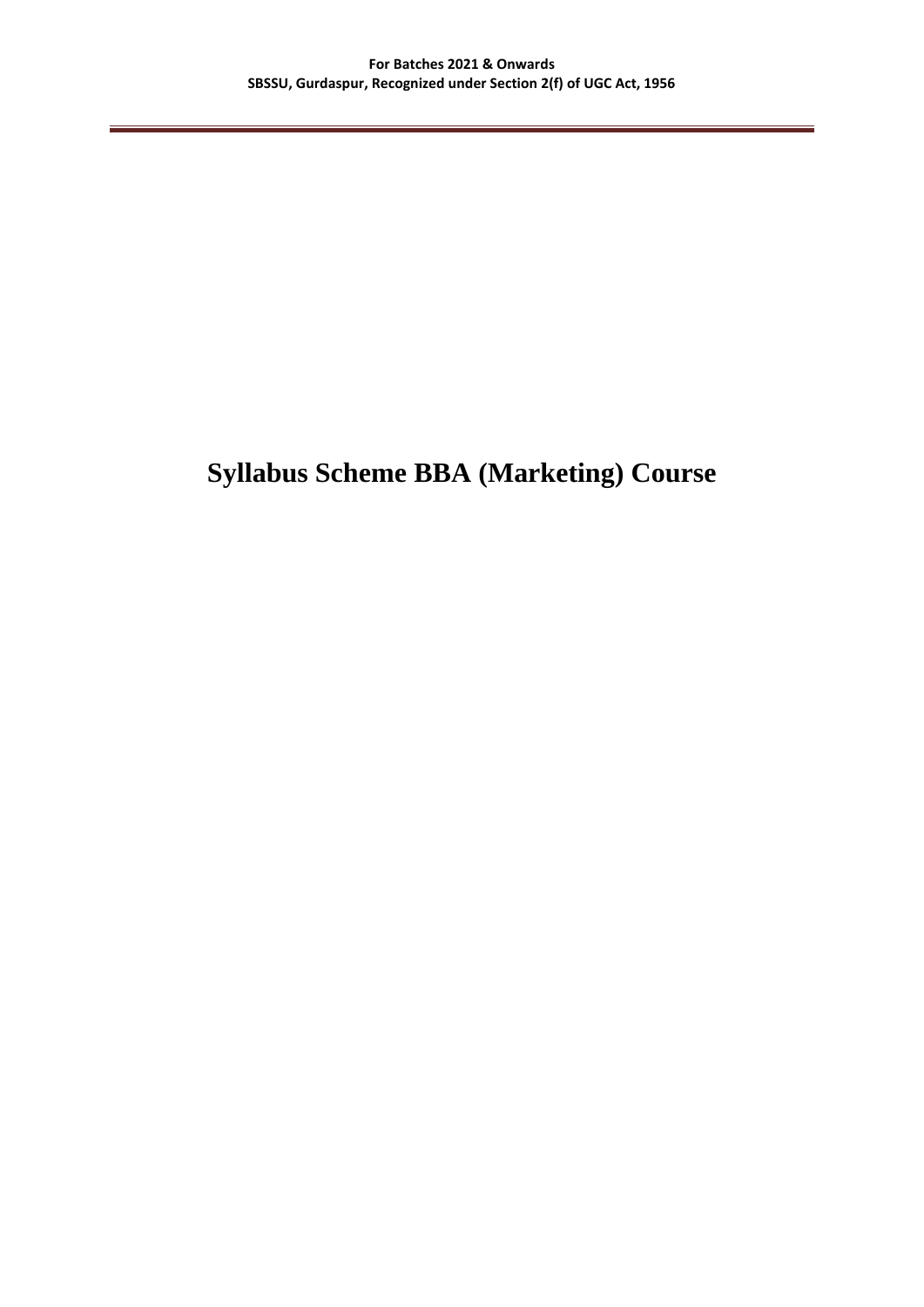### **Semester 1**

| <b>Course</b><br>Code | <b>Course Type</b>                                                  | <b>Course Title</b>                                                | <b>Load Allocations</b><br><b>Marks</b><br><b>Distribution</b> |              |                | <b>Total</b><br><b>Marks</b> | <b>Credits</b> |     |                |
|-----------------------|---------------------------------------------------------------------|--------------------------------------------------------------------|----------------------------------------------------------------|--------------|----------------|------------------------------|----------------|-----|----------------|
|                       |                                                                     |                                                                    | L                                                              | T            | P              | Internal                     | External       |     |                |
| <b>BBA-21101</b>      | Core Theory 1                                                       | Principles and Practices of<br>Management                          | 5                                                              | $\mathbf{1}$ | $\Omega$       | 40                           | 60             | 100 | 6              |
| <b>BBA-21102</b>      | Core Theory 2                                                       | <b>Basic Accounting</b>                                            | 5                                                              | $\mathbf{1}$ | $\theta$       | 40                           | 60             | 100 | 6              |
|                       | BBAGE - 21101 General Elective 1                                    | Managerial Economics I                                             | 5                                                              | 1            | $\Omega$       | 40                           | 60             | 100 | 6              |
| <b>BTHU-21103</b>     | <b>Ability</b><br>Enhancement<br><b>Compulsory Course</b><br>(AECC) | English                                                            | $\mathbf{1}$                                                   | $\Omega$     | $\Omega$       | 40                           | 60             | 100 | $\mathbf{1}$   |
| <b>BTHU - 21104</b>   | Ability<br>Enhancement<br><b>Compulsory Course</b><br>(AECC)        | English<br>Practical/Laboratory                                    | $\Omega$                                                       | $\Omega$     | 2              | 30                           | 20             | 50  | $\mathbf{1}$   |
| <b>HVPE - 21101</b>   | <b>Ability</b><br>Enhancement<br><b>Compulsory Course</b><br>(AECC) | Human Values, De-<br>addiction and Traffic Rules                   | $\mathcal{R}$                                                  | $\Omega$     | $\overline{0}$ | 40                           | 60             | 100 | $\overline{3}$ |
| <b>HVPE - 21102</b>   | Ability<br>Enhancement<br>Compulsory Course<br>(AECC)               | Human Values, De-<br>addiction and Traffic Rules<br>(Lab/ Seminar) | $\Omega$                                                       | $\Omega$     | $\mathfrak{D}$ | 25                           | $-***$         | 25  | $\mathbf{1}$   |
| <b>BMPD - 21102</b>   |                                                                     | <b>Mentoring and Professional</b><br>Development                   | $\Omega$                                                       | $\Omega$     | $\overline{2}$ | 25                           | $-***$         | 25  | $\mathbf{1}$   |
|                       | <b>TOTAL</b>                                                        |                                                                    | 19                                                             | $\mathbf{3}$ | 6              | 280                          | 320            | 600 | 25             |

\*\*The Human Values, De-addiction and Traffic Rules (Lab/ Seminar) and Mentoring and Professional Development course will have internal evaluation only.

**Note:** One each seminar will be organized on Drug De-addiction and Traffic Rules. Eminent scholar and experts of the subject will be called for the seminar at least once during the semester. It will be binding for all students to attend the seminar.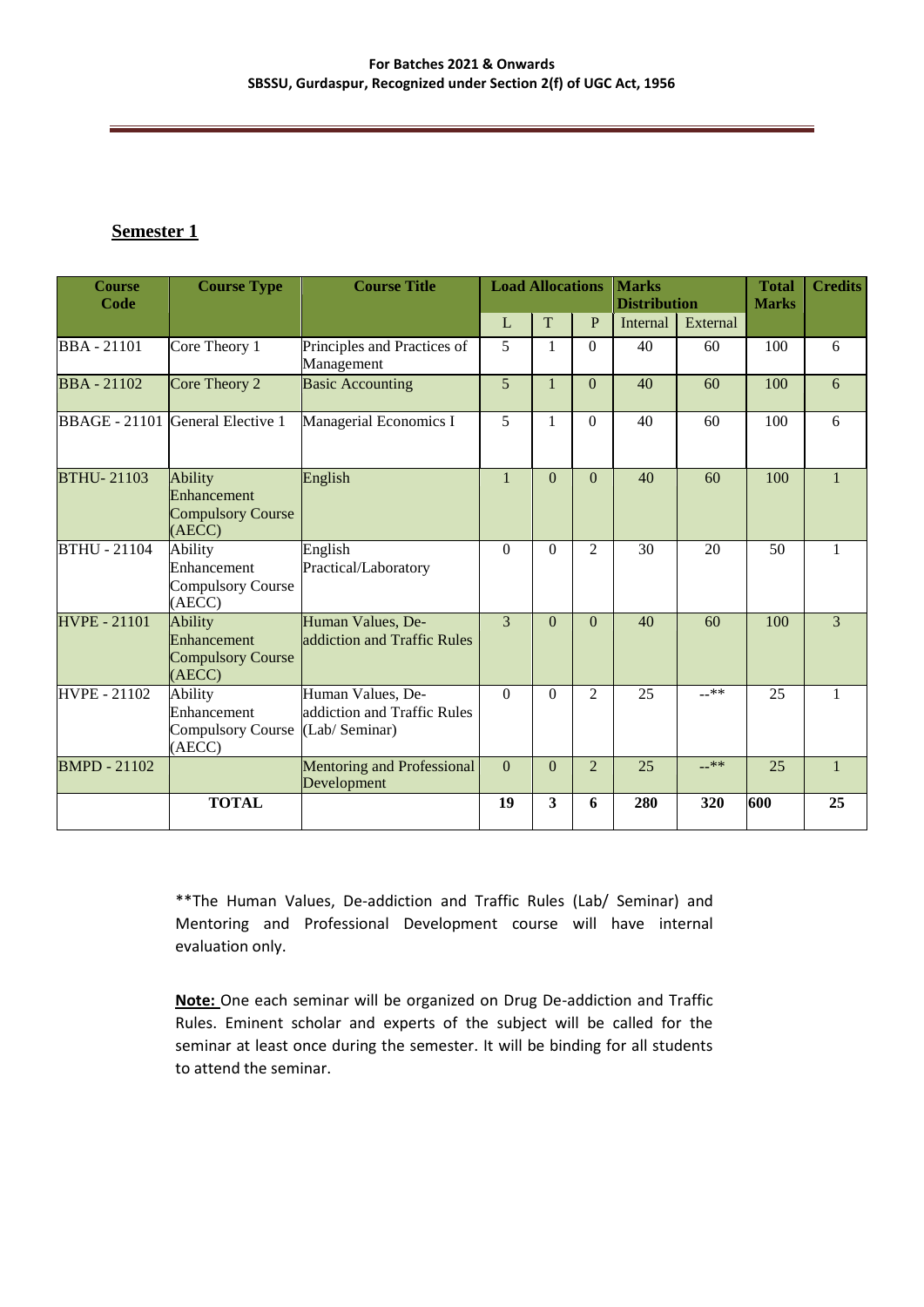#### **For Batches 2021 & Onwards SBSSU, Gurdaspur, Recognized under Section 2(f) of UGC Act, 1956**

# **Semester 2**

| <b>Course Code</b>   | <b>Course Type</b>                                                | <b>Course Title</b>                              |                | <b>Load Allocations</b> |                |          | <b>MarksDistribution</b> | <b>Total</b> | <b>Credits</b> |
|----------------------|-------------------------------------------------------------------|--------------------------------------------------|----------------|-------------------------|----------------|----------|--------------------------|--------------|----------------|
|                      |                                                                   |                                                  | L              | T                       | $\mathbf{P}$   | Internal | External                 | <b>Marks</b> |                |
| <b>BBA</b> - 21201   | Core Theory 3                                                     | <b>Business Statistics</b>                       | 5              |                         | $\Omega$       | 40       | 60                       | 100          | 6              |
| <b>BBA</b> - 21202   | Core Theory 4                                                     | <b>Business Environment</b>                      | 5              |                         | $\theta$       | 40       | 60                       | 100          | 6              |
| <b>BBAGE</b> - 21201 |                                                                   | General Elective   Managerial Economics II       | 5              |                         | $\theta$       | 40       | 60                       | 100          | 6              |
| EVS - 21102          | <b>Ability</b><br>Enhancement<br>Compulsory<br>Course (AECC)<br>Ш | <b>Environmental Studies</b>                     | $\overline{2}$ | $\theta$                | $\theta$       | 40       | 60                       | 100          | $\mathfrak{D}$ |
| <b>BMPD - 21202</b>  |                                                                   | Mentoring and<br><b>Professional Development</b> | $\Omega$       | $\Omega$                | $\overline{2}$ | 25       | $-***$                   | 25           |                |
|                      |                                                                   | <b>TOTA</b><br>L                                 | 17             | 3                       | $\overline{2}$ | 195      | 240                      | 425          | 21             |

# **Semester 3**

| <b>Course</b><br>Code | <b>Course Type</b>                   | <b>Course Title</b>                           |                |   |                |          | <b>Load Allocations MarksDistribution</b> | <b>Total</b><br><b>Marks</b> | <b>Credits</b> |
|-----------------------|--------------------------------------|-----------------------------------------------|----------------|---|----------------|----------|-------------------------------------------|------------------------------|----------------|
|                       |                                      |                                               |                |   | P              | Internal | External                                  |                              |                |
| <b>BBA</b> - 21301    | Core Theory 5                        | Organizational<br><b>Behaviour</b>            | 5              |   | 0              | 40       | 60                                        | 100                          | 6              |
| <b>BBA</b> - 21302    | Core Theory 6                        | <b>Marketing Management</b>                   | 5              |   | $\Omega$       | 40       | 60                                        | 100                          | 6              |
| <b>BBA</b> - 21303    | Core Theory 7                        | Cost & Management<br>Accounting               | 5              |   | 0              | 40       | 60                                        | 100                          | 6              |
| <b>BBAGE - 21301</b>  | General Elective 3                   | Production and<br><b>Operation Management</b> | $\overline{5}$ |   | $\Omega$       | 40       | 60                                        | 100                          | 6              |
| <b>BBASEC</b> - 21301 | <b>Skill Enhancement</b><br>Course-1 | <b>IT tools for Business</b>                  | $\mathfrak{D}$ | 0 | $\Omega$       | 40       | 60                                        | 100                          | 2              |
| <b>BMPD - 21302</b>   |                                      | Mentoring and<br>Professional<br>Development  | $\Omega$       | 0 | $\mathfrak{D}$ | 25       | $-***$                                    | 25                           |                |
|                       |                                      | <b>TOTAL</b>                                  | 22             |   | າ              | 225      | 300                                       | 525                          | 27             |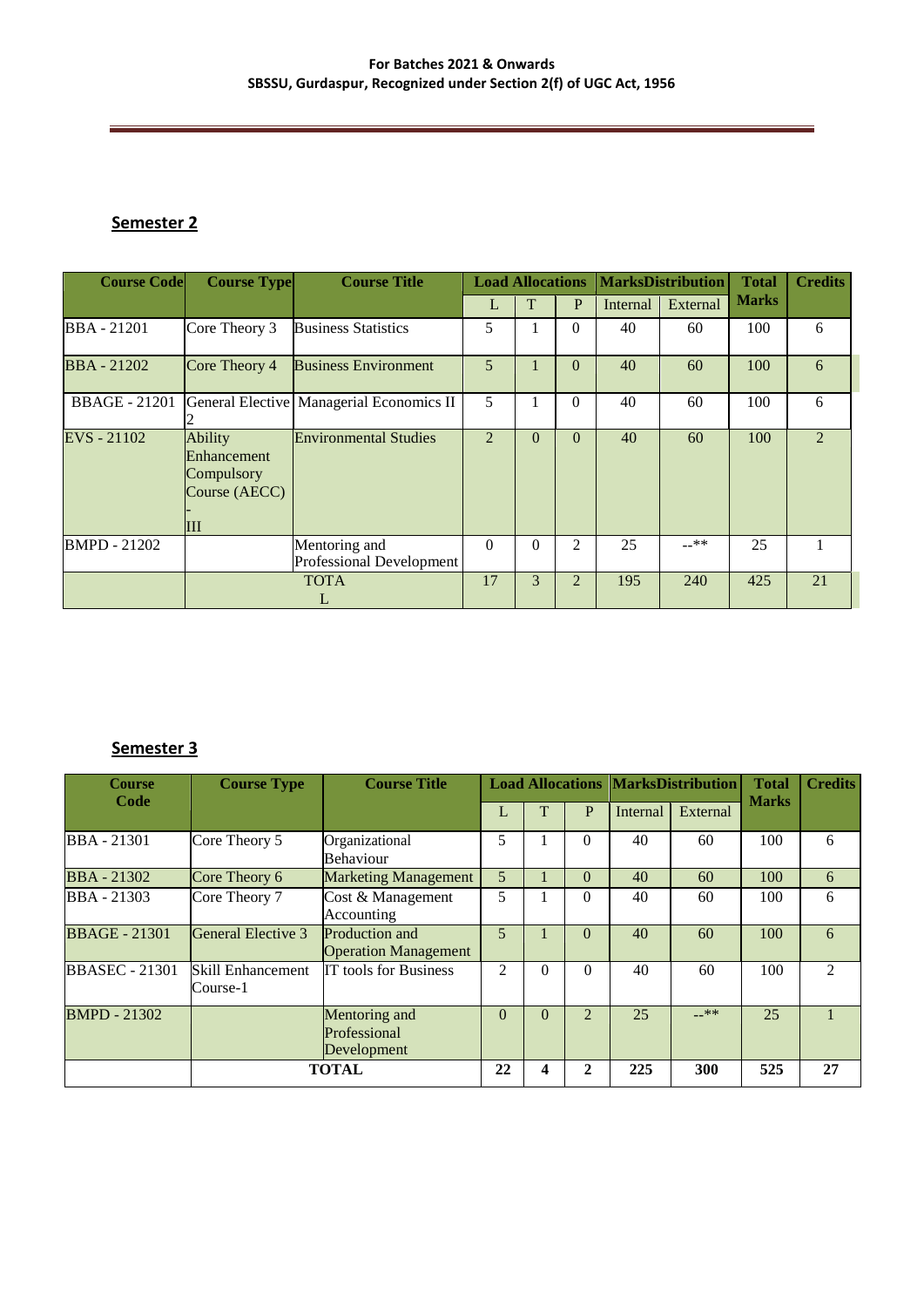# **Semester 4**

| <b>Course</b><br>Code | <b>Course Type</b>            | <b>Course Title</b>                                       | <b>Load Allocations</b> |                |                |          | <b>MarksDistribution</b><br><b>Total</b><br><b>Marks</b> |     | <b>Credits</b> |
|-----------------------|-------------------------------|-----------------------------------------------------------|-------------------------|----------------|----------------|----------|----------------------------------------------------------|-----|----------------|
|                       |                               |                                                           | L                       | T              | P              | Internal | External                                                 |     |                |
| <b>BBA</b> - 21401    | Core Theory 8                 | <b>Business Research</b><br>Methods                       | 5                       |                | $\Omega$       | 40       | 60                                                       | 100 | 6              |
| <b>BBA</b> - 21402    | Core Theory 9                 | <b>Human Resource</b><br>Management                       | 5                       |                | $\Omega$       | 40       | 60                                                       | 100 | 6              |
| BBA - 21403           | Core Theory 10                | <b>Financial Management</b>                               | 5                       |                | $\Omega$       | 40       | 60                                                       | 100 | 6              |
| <b>BBAGE</b> - 21401  | General Elective 4            | Entrepreneurship<br>Development                           | 5                       |                | $\Omega$       | 40       | 60                                                       | 100 | 6              |
| <b>BBASEC</b> - 21401 | Skill Enhancement<br>Course-2 | Business Ethics and<br>Corporate Social<br>Responsibility | $\mathfrak{D}$          | $\theta$       | $\Omega$       | 40       | 60                                                       | 100 | 2              |
| <b>BMPD - 21402</b>   |                               | Mentoring and<br>Professional<br>Development              | $\Omega$                | $\overline{0}$ | $\overline{2}$ | 25       | $-***$                                                   | 25  |                |
|                       |                               | <b>TOTAL</b>                                              | 22                      | 4              | $\mathbf{2}$   | 425      | 300                                                      | 525 | 27             |

# **Semester 5**

| <b>Course</b><br>Code | <b>Course Type</b>         | <b>Course Title</b>                        |          | <b>Marks Distribution</b><br><b>Load Allocations</b> |                |          | <b>Total</b><br><b>Marks</b> | <b>Credits</b> |    |
|-----------------------|----------------------------|--------------------------------------------|----------|------------------------------------------------------|----------------|----------|------------------------------|----------------|----|
|                       |                            |                                            |          | Т                                                    | P              | Internal | External                     |                |    |
| BBA - 21501           | Core Theory 11             | <b>Operation Research</b>                  | 5        |                                                      | $\Omega$       | 40       | 60                           | 100            | 6  |
| <b>BBA - 21502</b>    | Core Theory 12             | Mercantile Law                             | 5        |                                                      | $\theta$       | 40       | 60                           | 100            | 6  |
| BBA - 21503           | Discipline Specific        | <b>Consumer Behaviour</b>                  | 5        |                                                      | 0              | 40       | 60                           | 100            | 6  |
| BBA - 21504           | <b>Discipline Specific</b> | <b>Advertising and Sales</b><br>Management | 5        |                                                      | $\Omega$       | 40       | 60                           | 100            | 6  |
| BMPD - 21502          |                            | Mentoring and<br>Professional Development  | $\Omega$ | $\Omega$                                             | $\mathfrak{D}$ | 25       | $-***$                       | 25             |    |
|                       | <b>TOTAL</b>               |                                            | 20       | 4                                                    | $\mathbf{2}$   | 225      | 240                          | 425            | 25 |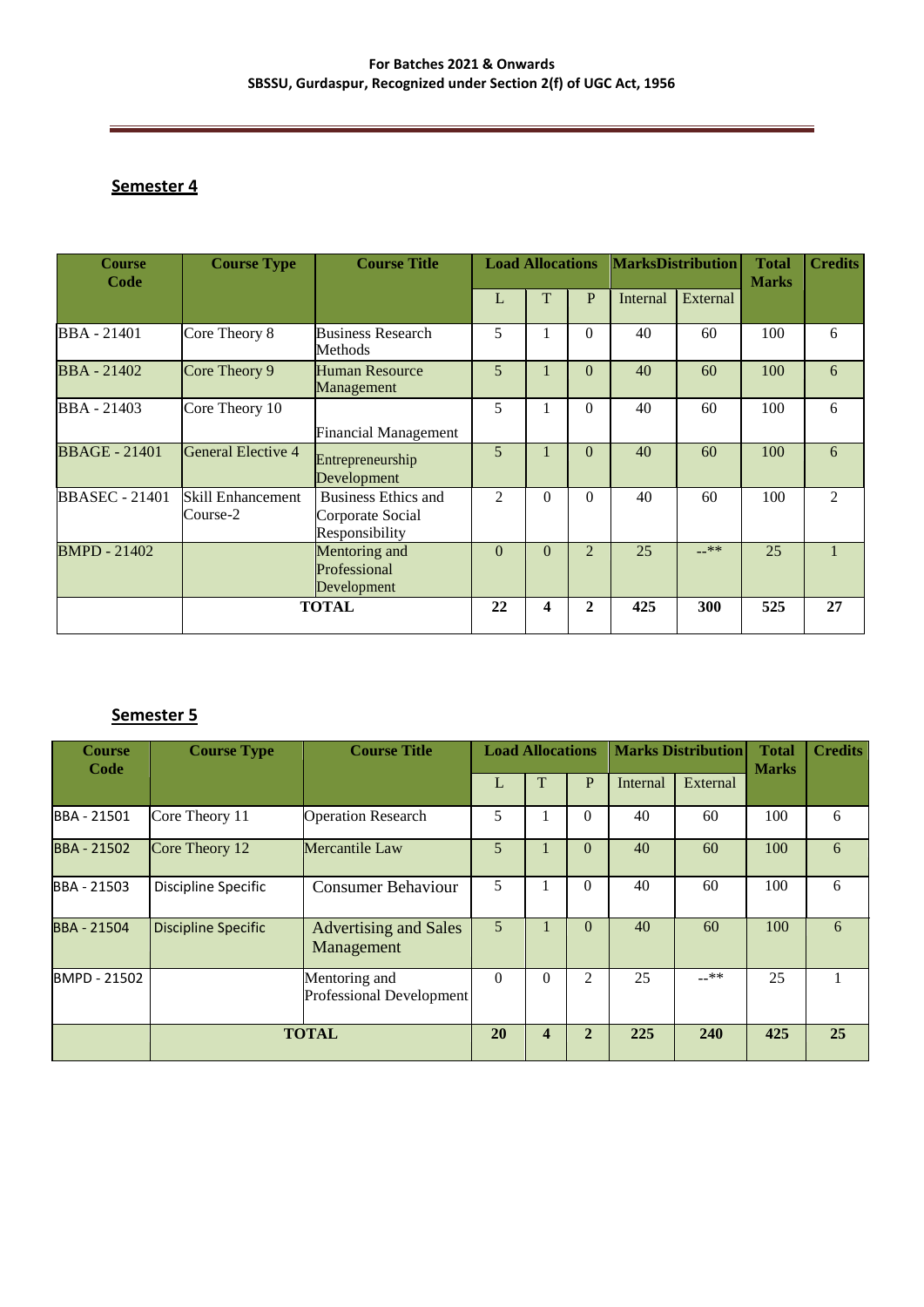#### **Semester 6**

| <b>Course</b><br>Code | <b>Course Type</b>  | <b>Course Title</b>                          | <b>Load Allocations</b> |                         |                | <b>Marks Distribution</b> |          | <b>Total</b><br><b>Marks</b> | <b>Credits</b> |
|-----------------------|---------------------|----------------------------------------------|-------------------------|-------------------------|----------------|---------------------------|----------|------------------------------|----------------|
|                       |                     |                                              |                         | ጥ                       | P              | Internal                  | External |                              |                |
| BBA - 21601           | Core Theory 13      | <b>Strategy Management</b>                   | 5                       |                         | $\theta$       | 40                        | 60       | 100                          | 6              |
| <b>BBA - 21602</b>    | Core Theory 14      | <b>Company Law</b>                           | 5                       |                         | $\theta$       | 40                        | 60       | 100                          | 6              |
| BBA - 21603           | Discipline Specific | <b>Services Marketing</b>                    | 5                       |                         | $\theta$       | 40                        | 60       | 100                          | 6              |
| <b>BBA - 21604</b>    | Discipline Specific | <b>Retailing and Logistics</b><br>Management | 5                       |                         | $\theta$       | 40                        | 60       | 100                          | 6              |
| BMPD - 21602          |                     | Mentoring and Professional<br>Development    | $\Omega$                | $\theta$                | $\overline{c}$ | 25                        | $-***$   | 25                           |                |
|                       |                     | <b>TOTAL</b>                                 | 20                      | $\overline{\mathbf{4}}$ | $\overline{2}$ | 185                       | 240      | 425                          | 25             |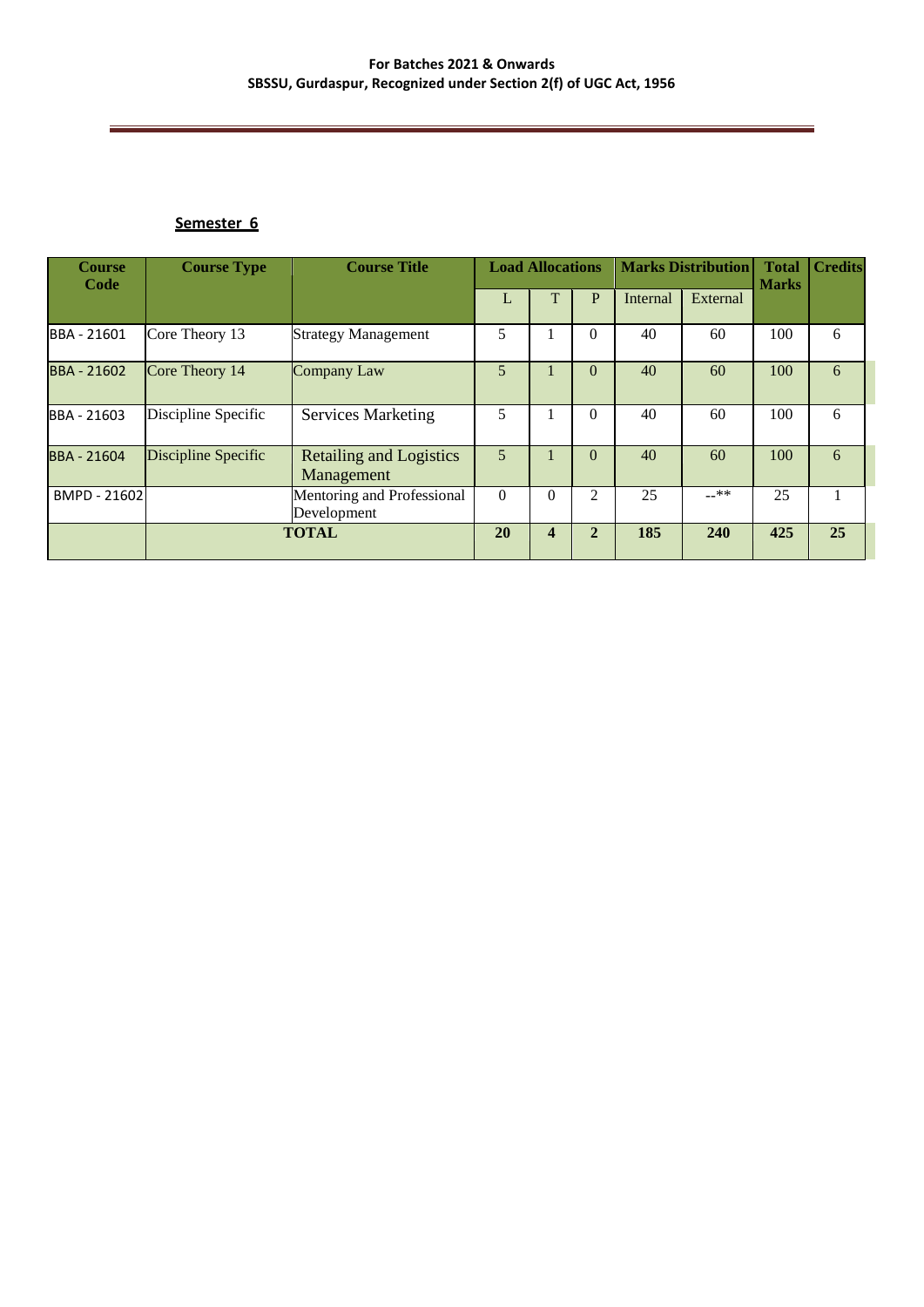# **Program Educational Objectives (PEOs)**

**PEO1:** Graduates will develop expertise in the area of accounts, marketing, interpersonal skills, human resource management and entrepreneurship.

**PEO2:** Graduates will develop competencies in qualitative and quantitative techniques to analyse the business data.

**PEO3:** Graduates will develop an understanding of economic, legal and social environment of Indian business.

**PEO4:** Graduates will develop responsiveness to social issues and will be able to identify business solutions to address the same. They will also be able to understand the issues of business ethics.

# **Program Outcomes (POs)**

At the end of the program the student will be able to:

**PO1:** Evaluate and describe contextual forces (macro and micro both) in business environment and identify their impact on business operations.

**PO2:** Recognise and apply various qualitative, technical and analytical methods in solving business problems.

**PO3:** Communicate effectively in various business settings both in written and oral formats.

**PO4:** Explain the responsibility of business towards development of society. Students will also be able to distinguish between ethical and unethical behaviours.

**PO5:** Develop strategies for effective functioning of functional areas such as marketing, strategy, finance and operations.

**PO6:** Apply the entrepreneurial and managerial skills for effective business management.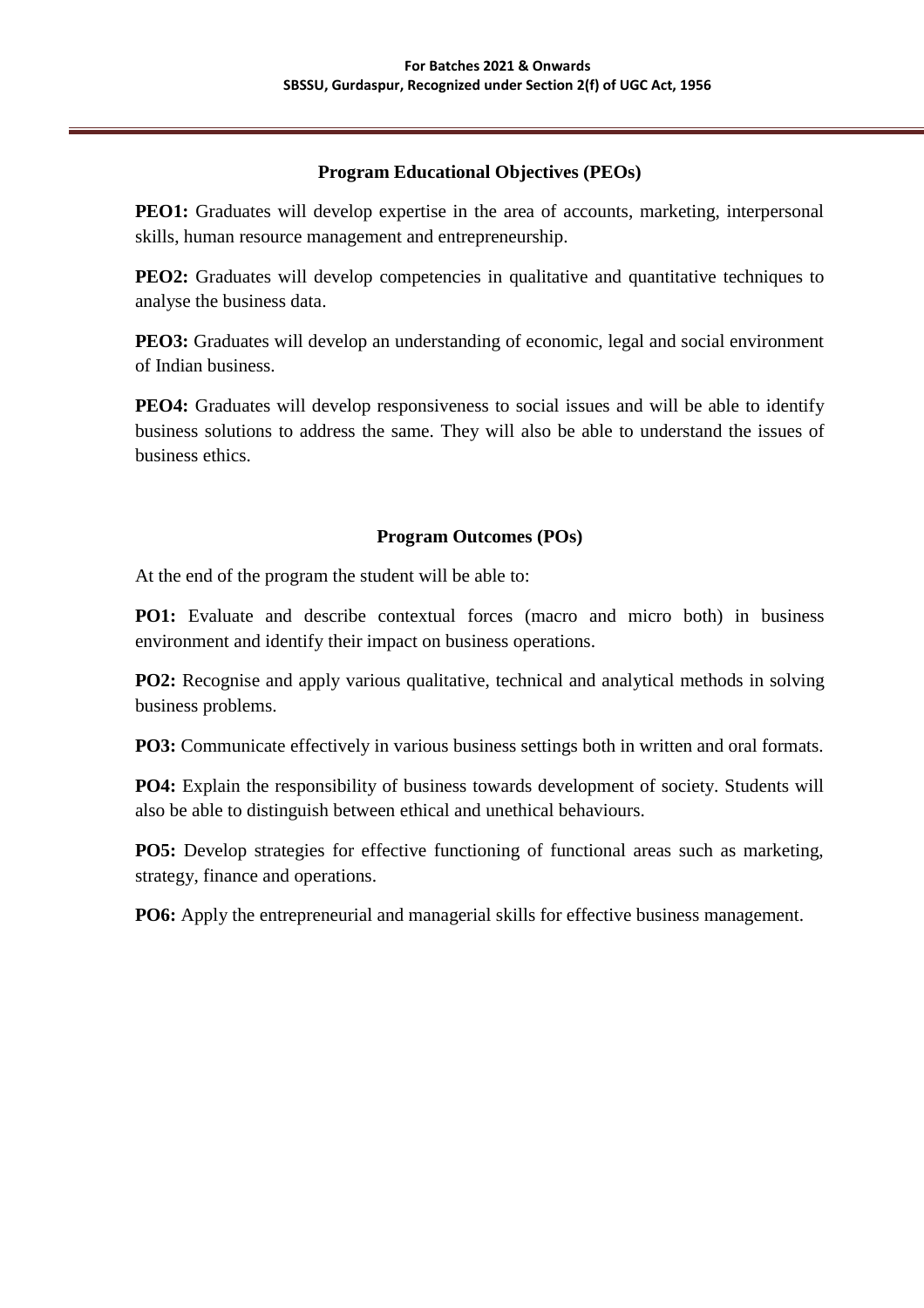### **BBA - 21101 Principles and Practices of Management**

| <b>Internal Marks: 40</b> | L T P |  |
|---------------------------|-------|--|
| <b>External Marks: 60</b> | 5 1 0 |  |
| <b>Total Marks: 100</b>   |       |  |

**Course objective**: the course aims at providing fundamental knowledge and exposure to the concepts, theories and practices in the field of management. And to facilitate the students in appreciating need/significance and applications of various managerial functions.

**1. Management**:Meaning,definitions,nature and scope,functions ofmanagement.Managerial roles and skills. Forms of different organizations: sole proprietorship, partnership and Joint Stock Company.

**Evolution of management thoughts**: classical and new classical systems, contingency approaches, Scientific management.

**2. Planning:** nature, purpose and functions, types of plan, Management by Objective (MBO), steps in planning.

**Decision Making:** Meaning, Steps in Decision Making, Techniques of Decision Making.

**Strategic planning** – concepts, process, importance and limitations; Growth strategies-Internal and external.

**3. Organizing:** Concept, formal and informal organizations, task force, bases of departmentation, different forms of organizational structures, avoiding organizational inflexibility. Teamwork – meaning, types and stages of team building.

**Concept of staffing**- Recruitment and Selection.

**Motivation** – concept, importance and theories.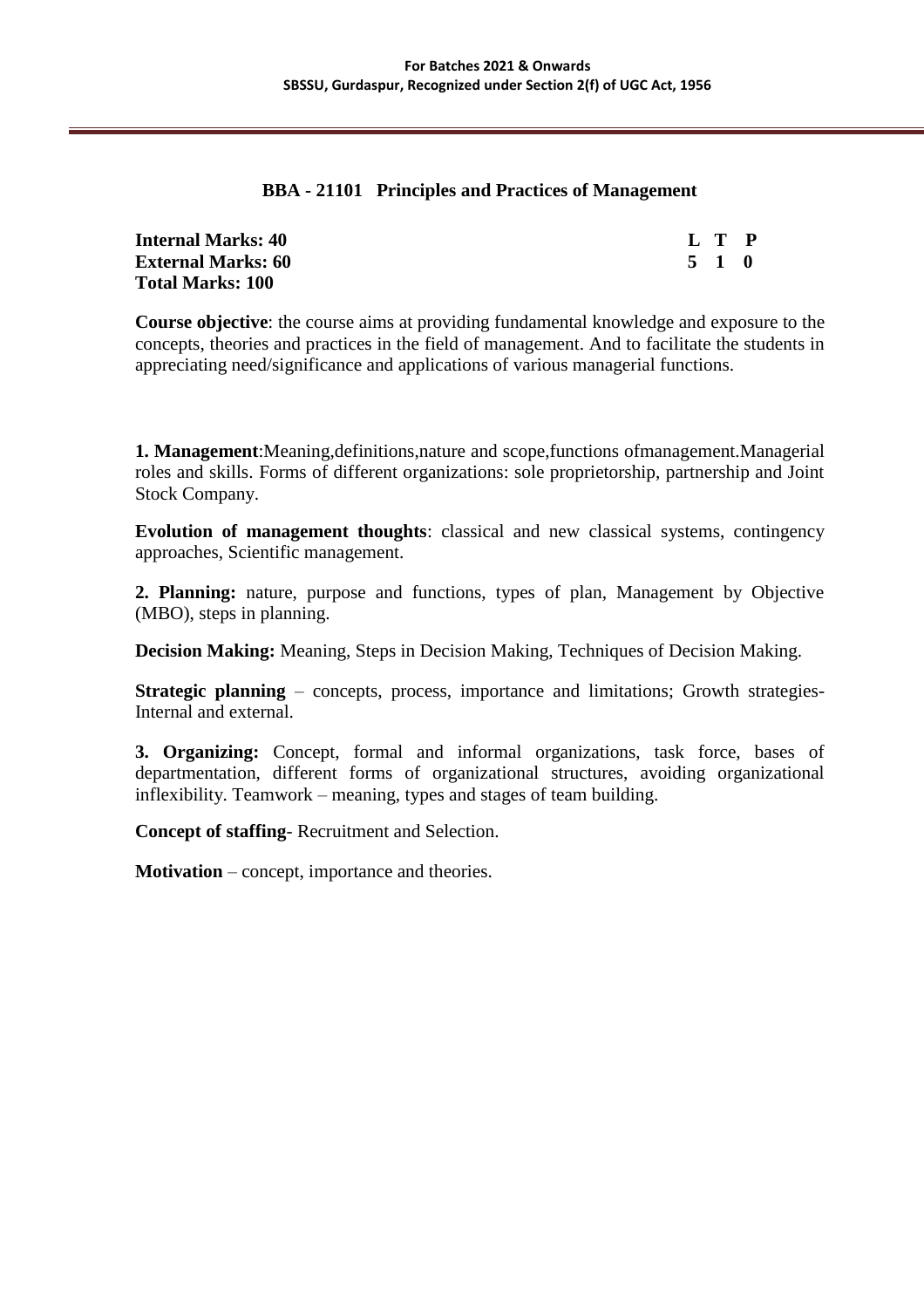**4. Authority:** definition, types, responsibility and accountability, delegation, decentralization v/s centralization, determinants of effective decentralization. Line and staff authority.

**Control:** function, process and types of control, nature, process, significance and span of control. Direct control v/s preventive control.

Trends and challenges of management in global scenario, emerging issues in management: Introduction to Total Quality Management (TQM), Just in Time (JIT).

**Course Outcomes (COs):** After completion of the course, the students shall be able to:

**CO1:** Describe fundamental concepts, nature and principles of Management.

**CO2:** Explain the role and responsibilities of managers and adapt to the various styles of management across organizations.

**CO3:** Develop analytical abilities to face the business situations.

**CO4:** Apply various tools that would facilitate the decision making process in the business.

**CO5:** Develop peer based learning and working in groups and teams.

### **Suggested Textbooks**:

- Principles and practices of management: L. M. PRASAD (S. Chandpublishers)
- EssentialsofManagement:KoontzH.&WeihrichH.(TataMcGrawHillPublishers)

### **Suggested Reference books**

- Management: Stephen Robbins (Pearsonpublishers)
- VSP Rao & V H Krishna, Management, Excelbooks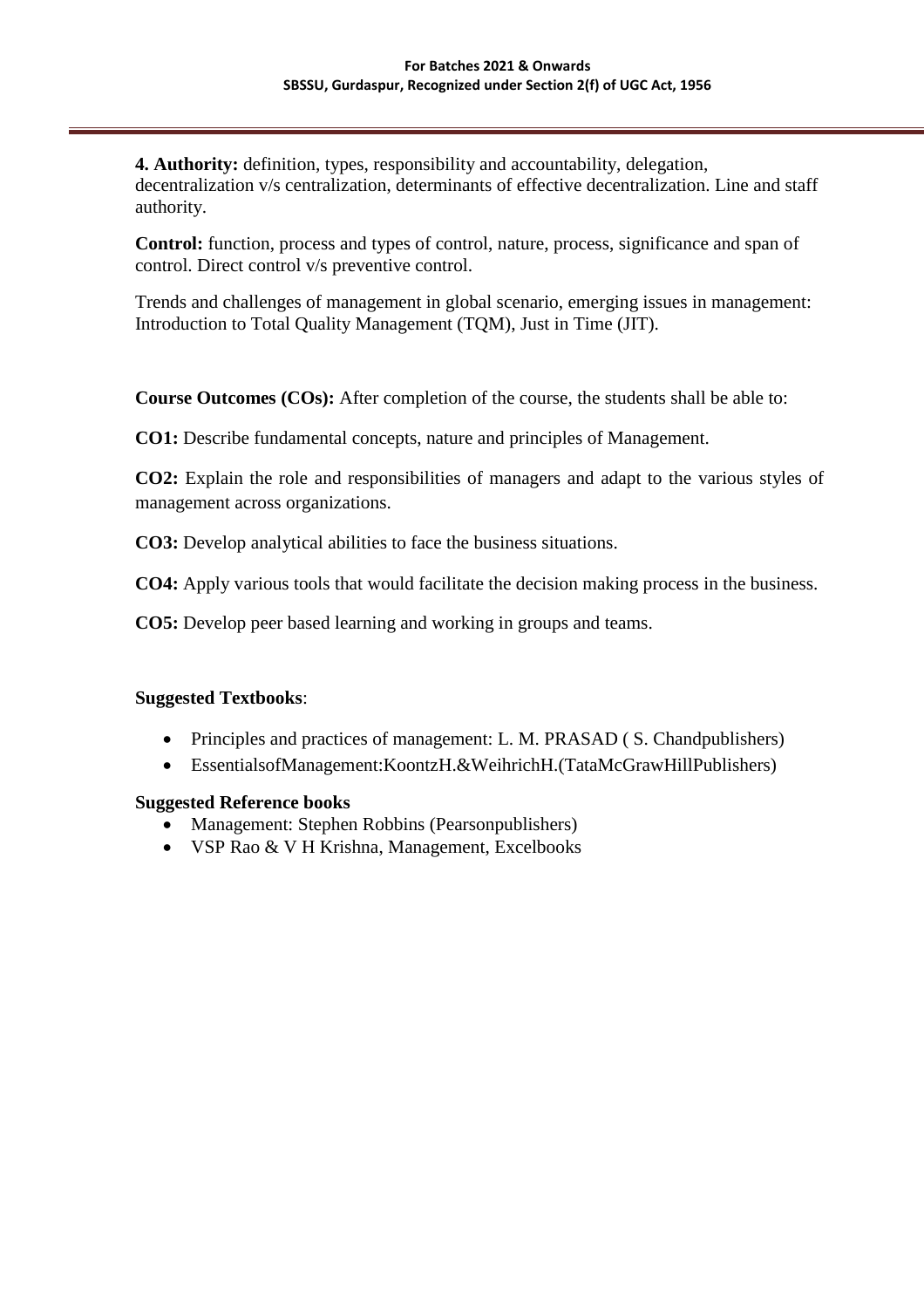|                           | <b>BBA-21102 Basic Accounting</b> |       |  |
|---------------------------|-----------------------------------|-------|--|
| <b>Internal Marks: 40</b> |                                   | L T P |  |
| <b>External Marks: 60</b> |                                   | 5 1 0 |  |
| <b>Total Marks: 100</b>   |                                   |       |  |

**Course Objective:** This course aims to acquaint students with foundation of financial accountancy and its application in business. It also aims to familiarize students with regulatory framework of accounting in India.

**1. Introduction to Accounting**- Meaning, objectives and Scope of **Financial Accounting**, Concept of Book Keeping, Basic Accounting terms, users of accounting information, limitations of Financial Accounting. **Accounting Concepts and Conventions**.

**Accounting Standards**- Concept, objectives, benefits, brief review of Accounting Standards in India.

**2. The Accounting Equation**; Types and Nature of Accounts, Rules of Debit and Credit; **Accounting process** :Recording Transactions in Journal; Preparation of Ledger Accounts, Subsidiary Books; Preparation of Trial Balance.

**3. Bank Reconciliation Statement, Depreciation**: Meaning, need & importance of depreciation, methods of charging depreciation (WDV & SLM). **Preparation of Final Accounts:** Preparation of Trading and Profit & Loss Account and Balance Sheet of sole proprietary business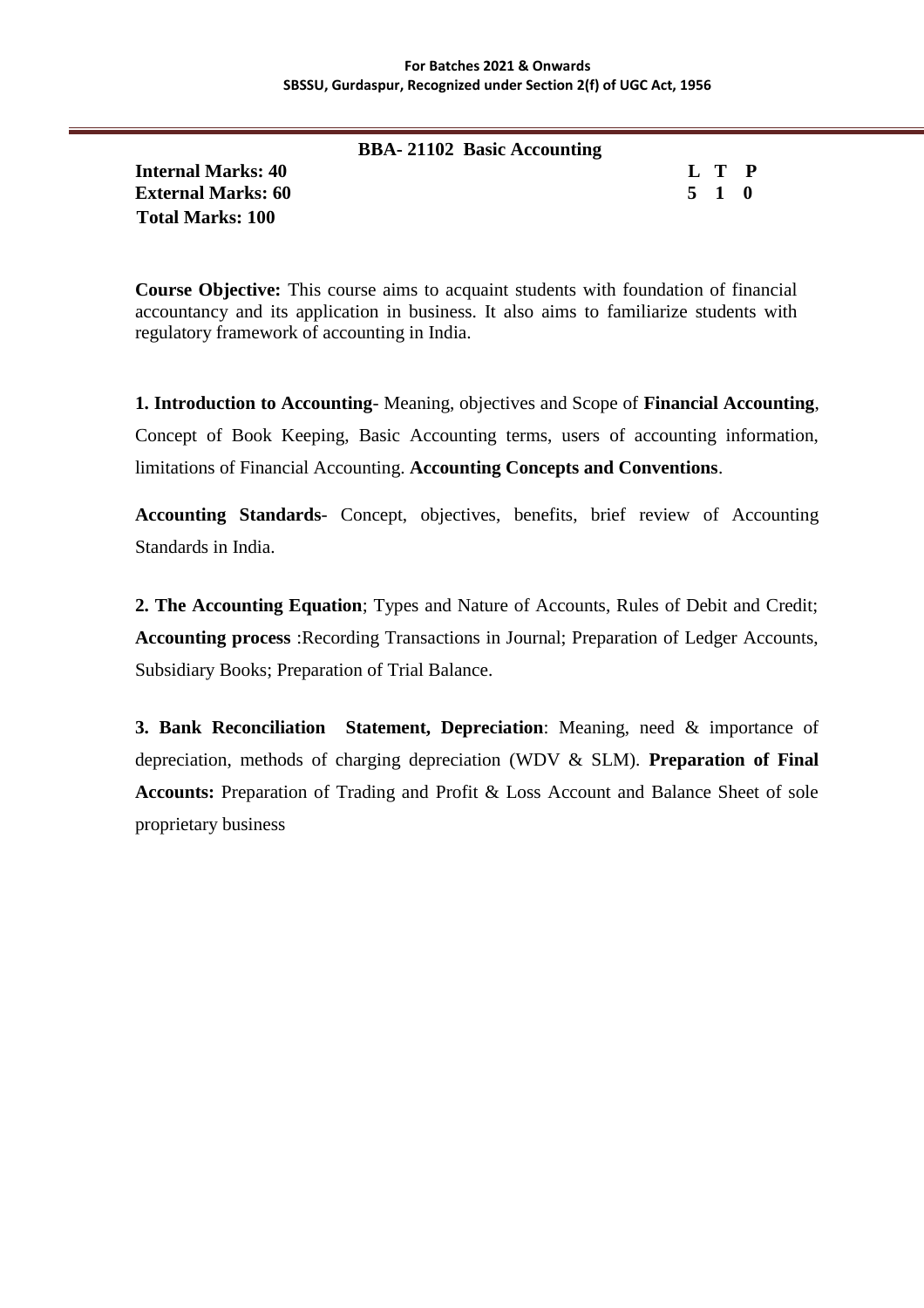**4. Introduction to Company Final Accounts:** Important provisions of Companies Act, 1956 in respect of preparation of final accounts of a company. Understanding the Annual Report of a Company.

**Computerised Accounting: C**omputers and its application in accounting. Accounting software packages

**Course Outcomes (COs):** After completion of the course, the students shall be able to:

**CO1:**Tounderstandthebasicunderlyingconcepts,principlesandconventionsofaccounting.

**CO2:** To identify the rules of debit and credit inaccounting.

**CO3:** To get an overview of the regulatory framework of accounting in India.

**CO4:** To prepare trading, profit & loss and balance sheet of a firm.

**CO5:** To comprehend the concept of depreciation and different methods to treat depreciation in accounting.

# **Suggested Readings:**

- 1. Maheshwari, S.N. and Maheshwari, S.K, "Financial Accounting", 2009,Vikas Publishing House, NewDelhi.
- 2. Mukherjee, A. and Hanif, M., "Financial Accounting", 1st Edition, 2003, Tata McGraw Hill.
- 3. Ramchandran, N. and Kakani, R.K., "Financial Accounting for Management", 2nd Edition, 2007, Tata McGraw Hill.
- 4. Tulsian, P.C., FinancialAccounting,
- 5. Horngren, Charles T., Sundem, Gart l, Elliot, John A. Philbrick, DonnaR.,
- 6. "Introduction to Financial Accounting", Prentice Hall¸ NewDelhi.
- 7. Gupta, Ambrish, "Financial Accounting for Management: AnAnalytical Perspective", Pearson Education, NewDelhi.
- 8. Khatri, Dhanesh, "Financial Accounting" Tata McGraw-Hill, NewDelhi.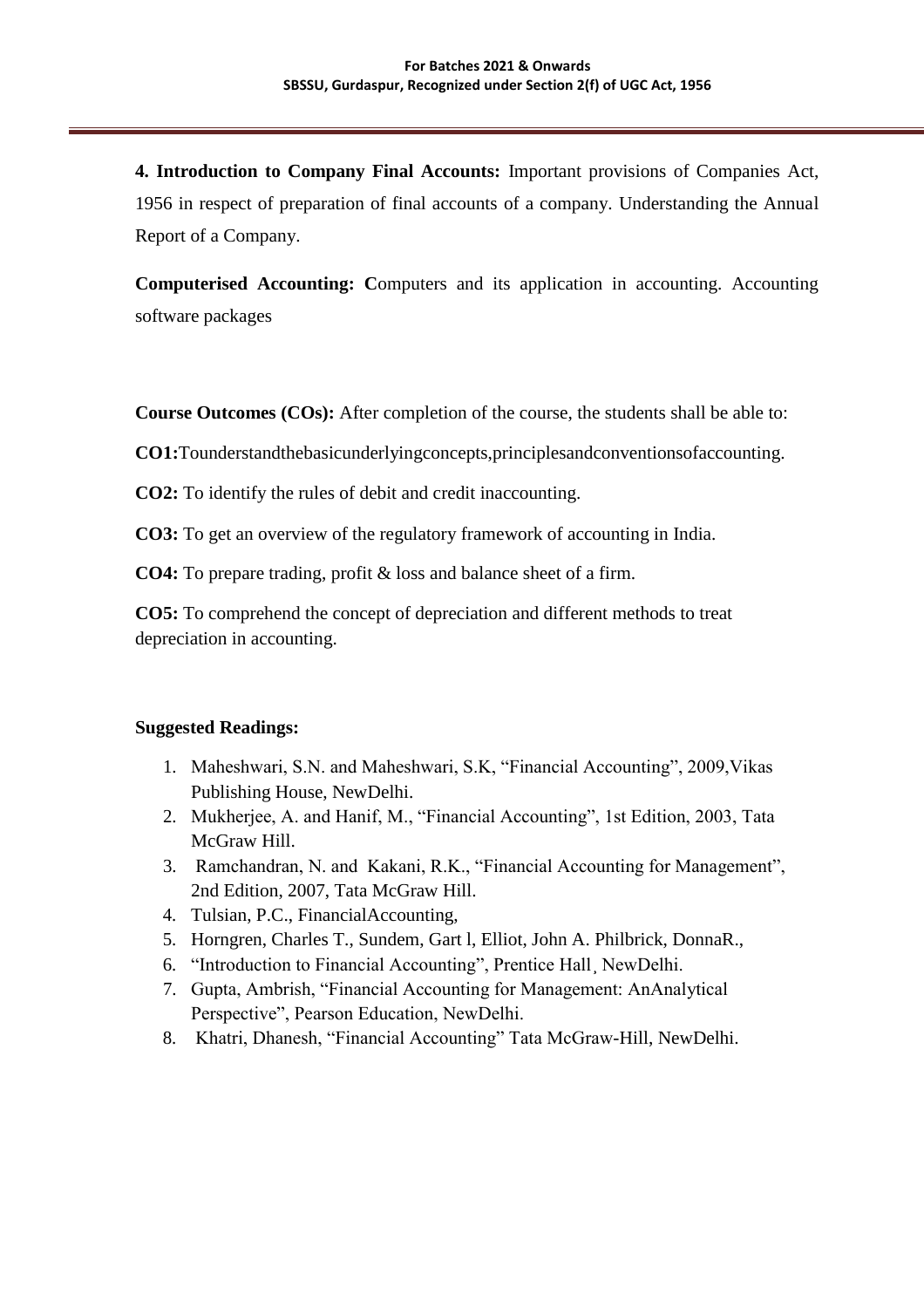### **BBAGE - 21101 Managerial Economics- I**

| Internal Marks: 40        | L T P |  |
|---------------------------|-------|--|
| <b>External Marks: 60</b> | 5 1 0 |  |
| <b>Total Marks: 100</b>   |       |  |

**Course Objective:** The primary objective of this course is to equip students with the necessary economic concepts, principles, theory and techniques and enhance their managerial decision making to address business problems in a globalized economic environment

### **Unit-I**

**1. Introduction to Managerial Economics: Managerial Economics:** Meaning, Nature,Scope & Relationship with other disciplines, Role of managerial economics in decision Making, Opportunity Cost Principle, Production Possibility Curve, Incremental Concept,Scarcity Concept.

**Demand and the Firm:** Demand and its Determination: Demand function; Determinants of demand; Demand elasticity – Price, Income and cross elasticity. Use of elasticity for analyzing demand, Demand estimation, Demand forecasting, Demand forecasting of new product. **Indifference Curve Analysis:** Meaning, Assumptions, Properties, Consumer Equilibrium, Importance of Indifference Analysis, Limitations of Indifference Theory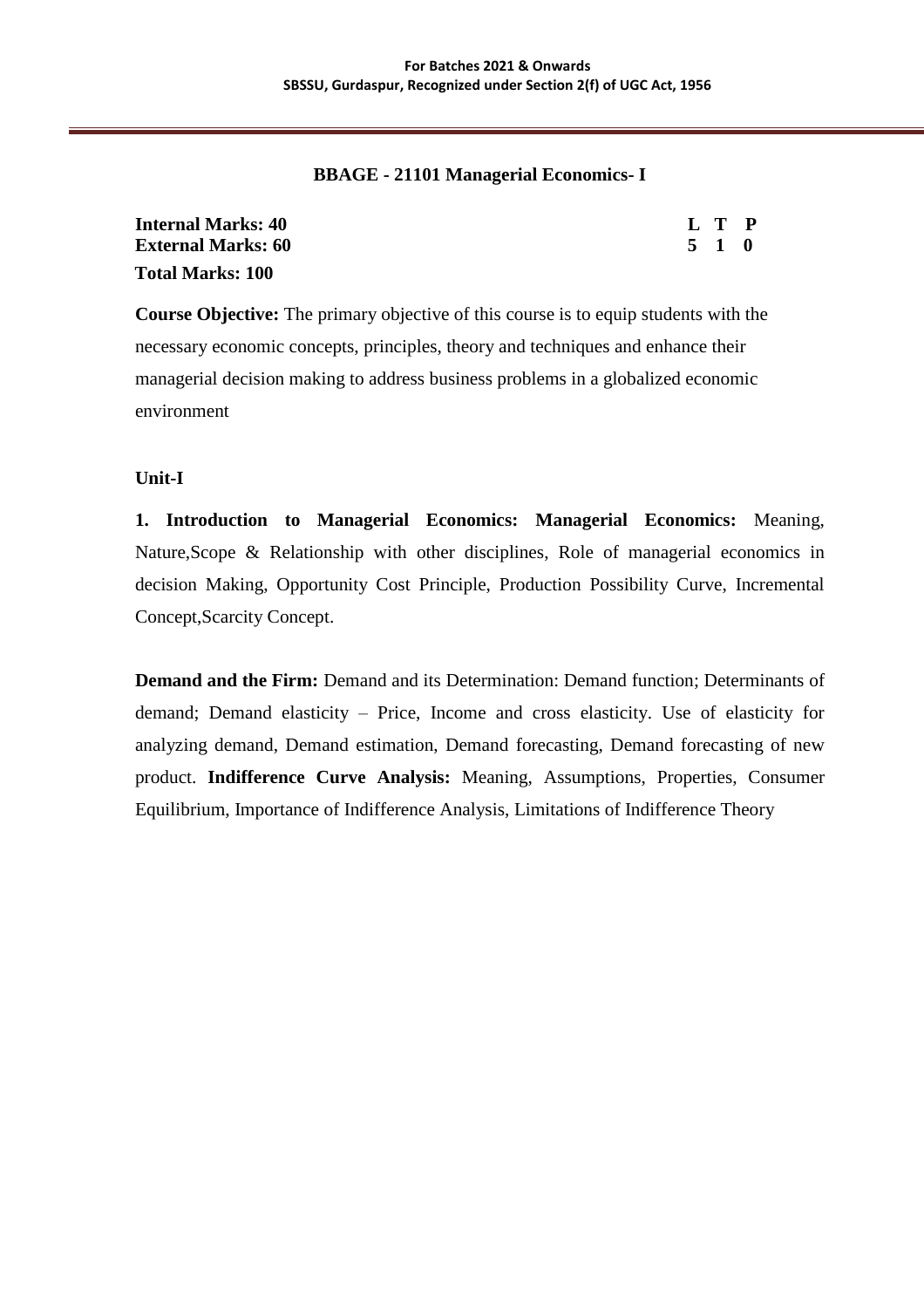**2. Production Function** : Production function Meaning, Concept of productivity and technology, Short Run and long run production function Isoquants; Least cost combination of inputs, Producer"s equilibrium; Return to scale; Estimation of production function.

**Theory of Cost:** Cost Concepts and Determinants of cost, short run and long run cost theory, **Modern** Theory of Cost, Relationship between cost and production function

**3. Revenue Curve:** Concept of Revenue, Different Types of Revenues, concept and shapes of TotalRevenue,Averagerevenueandmarginalrevenue,RelationshipbetweenTotalRevenue, Average revenue and marginal revenue, Elasticity of Demand and Revenuerelation

**Market Structure:** Market Structure: Meaning, Assumptions and Equilibrium of Perfect Competition, Monopoly, Monopolistic Competition, Oligopoly: Price and output determination under collusive oligopoly, Price and output determination undernon-collusive oligopoly, Price leadershipmodel.

**4. Pricing:** Pricing practices**;** Commodity Pricing: Economics of advertisement costs; Types of pricing practices

**Factor Pricing:** Demand and supply of factor of production; Collective bargaining, Concept of rent, profit, interest- Rate of return and interest rates; Real vs. Nominal interest rates. Basic capital theory–Interest rate and return on capital. Measurement ofprofit.

**Note:** Relevant Case Studies will be discussed in class.

**Course Outcomes (COs):** After completion of the course, the students shall be able to:

**CO1:** Understand the basic concepts of managerial economics and apply the economic way of thinking to individual decisions and business decisions.

**CO2:**Measurepriceelasticityofdemand,understandthedeterminantsofelasticityandapply the concepts of price, cross and income elasticity ofdemand.

**CO3:** Understand and estimate production function and Law of Diminishing Marginal Utility.

**CO4:** Understand and explain four basic market models of perfect competition, monopoly, monopolistic competition, and oligopoly, and how price and quantity are determined in each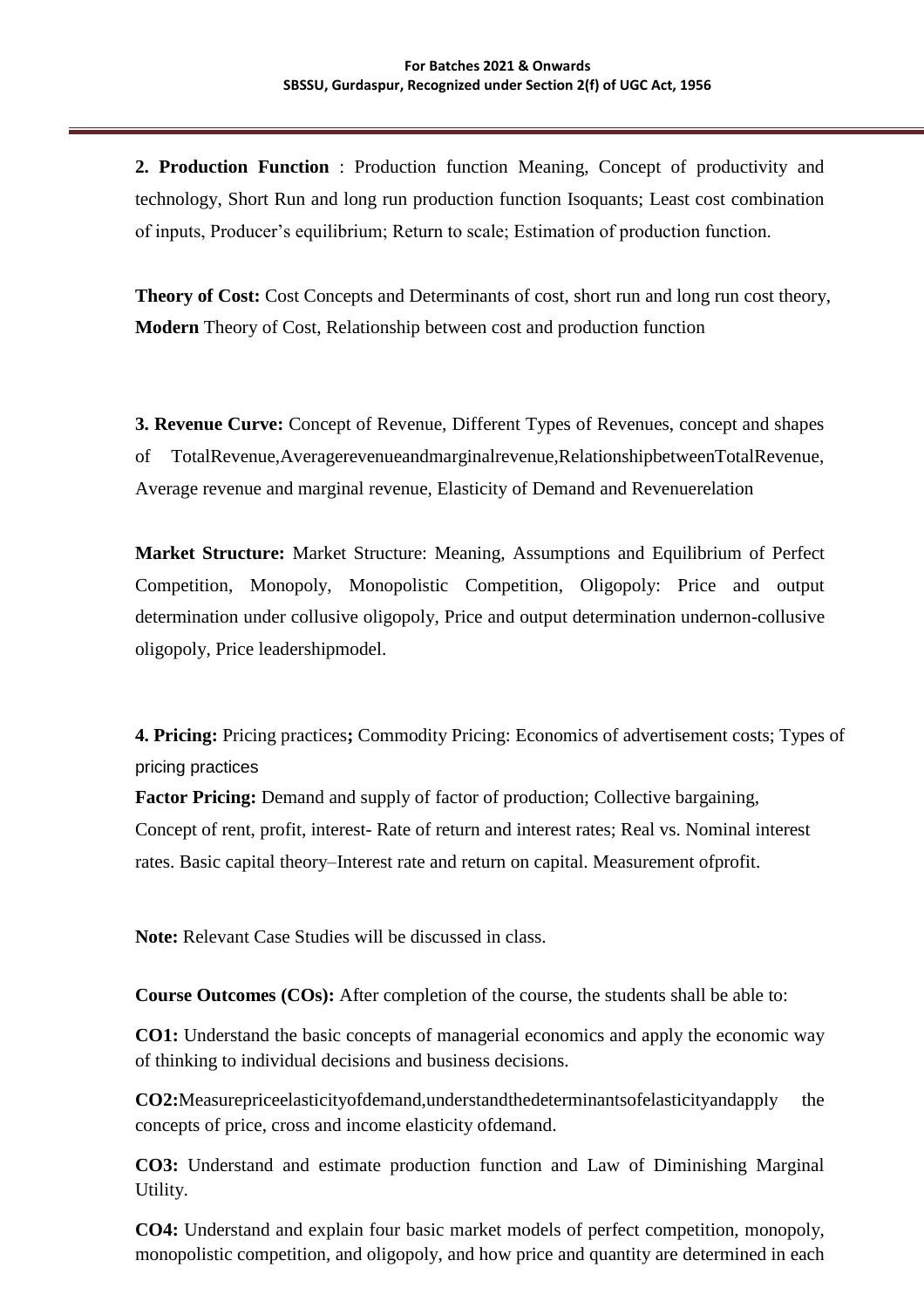model.

**CO5:** Understand the different costs of production and how they affect short and long run decisions.

# **Suggested Readings/ Books**:

- K.K .Dewett, *Modern Economic Theory,* S. ChandPublication
- D.M.Mithani, *Managerial Economics Theory and Applications,* Himalaya Publication
- Peterson and Lewis, *Managerial Economic,* Prentice Hall ofIndia
- Gupta, *Managerial Economics,* TataMcGrawHills
- Geetika, *Managerial Economics,* Tata McGrawHills
- D.N.Dwivedi, *Managerial Economic,* Vikas Publications
- Froeb, *Managerial Economics*, CengageLearning
- Koutsoyiannis, A, Modern Micro Economics, Palgrave Macmillan Publishers, New Delhi.
- Thomas Christopher R., and Maurice S. Charles, Managerial Economics Concepts and Applications, 8thEdition,
- Mehta, P. L, Managerial Economics Analysis, Problems and Cases, Sultan Chand & Sons,Delhi.
- Peterson and Lewis, Managerial Economics, 4th Edition, Prentice Hall of IndiaPvt. Ltd., NewDelhi.
- Shapiro, Macro Economics, GalgotiaPublications.
- H. L Ahuja Advanced Economic Analysis, S. Chand & Co. Ltd, New Delhi.7.
- G.S Gupta, Managerial Economics, Tata McGrawHill.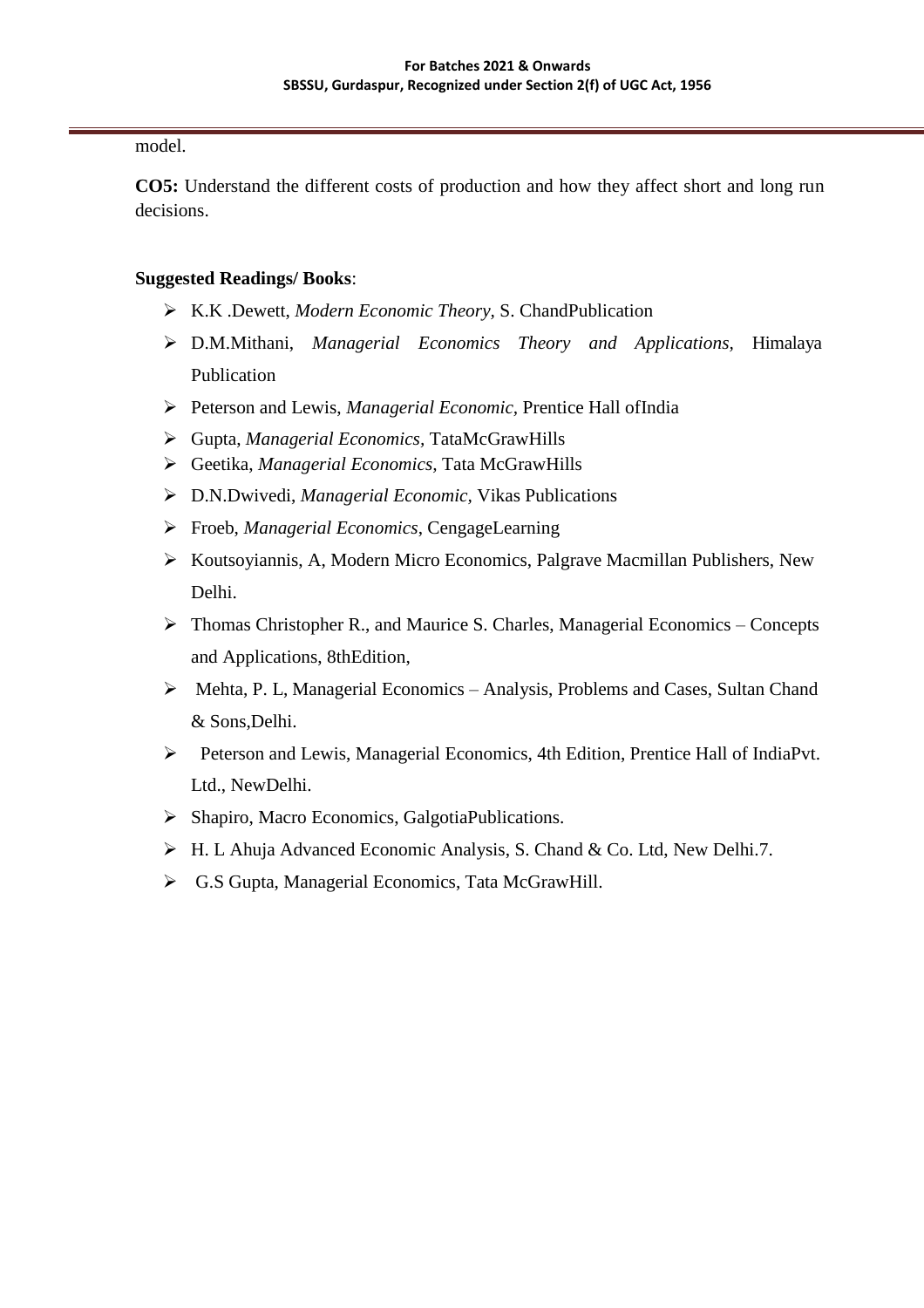# **AECC BTHU- 21103 English**

 **L T P 1 0 0**

**Internal Marks:40 External Marks:60 Total Marks : 100**

**Course Objectives:The objective of this course is to introduce students to the theory, fundamentals and tools of communication.**

# **Detailed Contents**:

# **1 (Introduction)**

- Theory of Communication
- Types and modes of Communication

# **2 (Language of Communication)**

- Verbal and Non-verbal
- (Spoken and Written)
- Personal, Social and Business
- Barriers and Strategies
- Intra-personal, Inter-personal and Group communication

# **3 (Reading and Understanding)**

- Close Reading
- Comprehension
- Summary Paraphrasing
- Analysis and Interpretation
- Translation(from Hindi/Punjabi to English and vice-versa) **OR**
- Precis writing /Paraphrasing **(for International Students)**
- Literary/KnowledgeTexts

# **4 (Writing Skills)**

- Documenting
- Report Writing
- Making notes
- Letter writing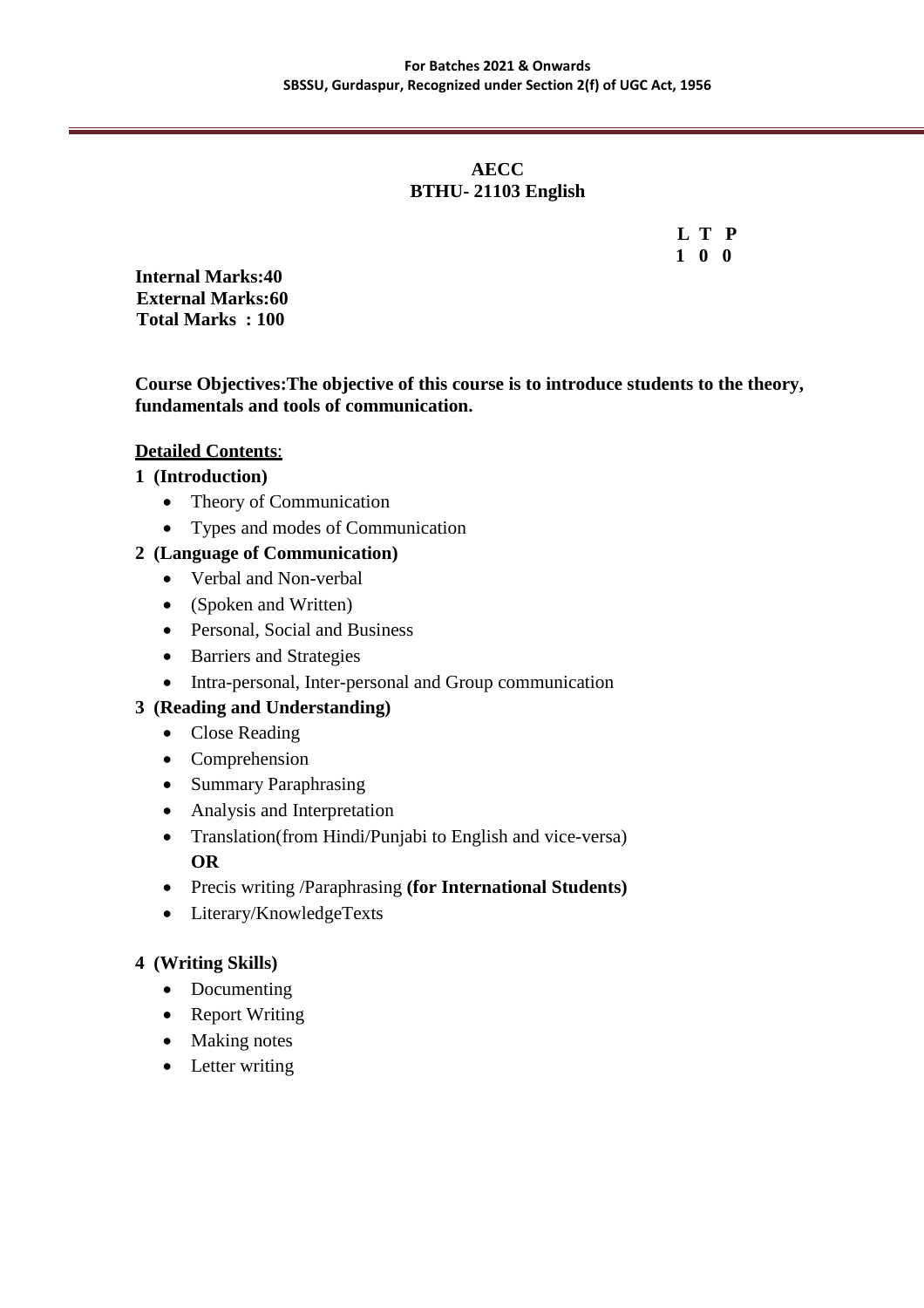### **Course Outcome:**

- To help the students become the independent users of Englishlanguage.
- To develop in them vital communication skills which are integral to their personal, social and professionalinteractions.
- The syllabus shall address the issues relating to the Language ofcommunication.
- Students will become proficient in professional communication such as interviews, group discussions, office environments, important reading skills as well as writing skills such as report writing, note takingetc.

The recommended readings given at the end are only suggestive; the students and teachers have the freedom to consult other materials on various units/topics given below. Similarly, the questions in the examination will be aimed towards assessing the skills learnt by the students rather than the textual content of the recommended books.

### **Recommended Readings:**

- 1. *Fluency in English*  Part II, Oxford University Press,2006.
- 2. *Business English*, Pearson,2008.
- 3. *Language, Literature and Creativity*, Orient Blackswan,2013.
- 4. *Language through Literature* (forthcoming) ed. Dr. Gauri Mishra,DrRanjanaKaul, DrBratiBiswas
- 5. *On Writing Well*. William Zinsser. Harper Resource Book.2001
- 6. *Study Writing.* Liz Hamp-Lyons and Ben Heasly. Cambridge University Press.2006.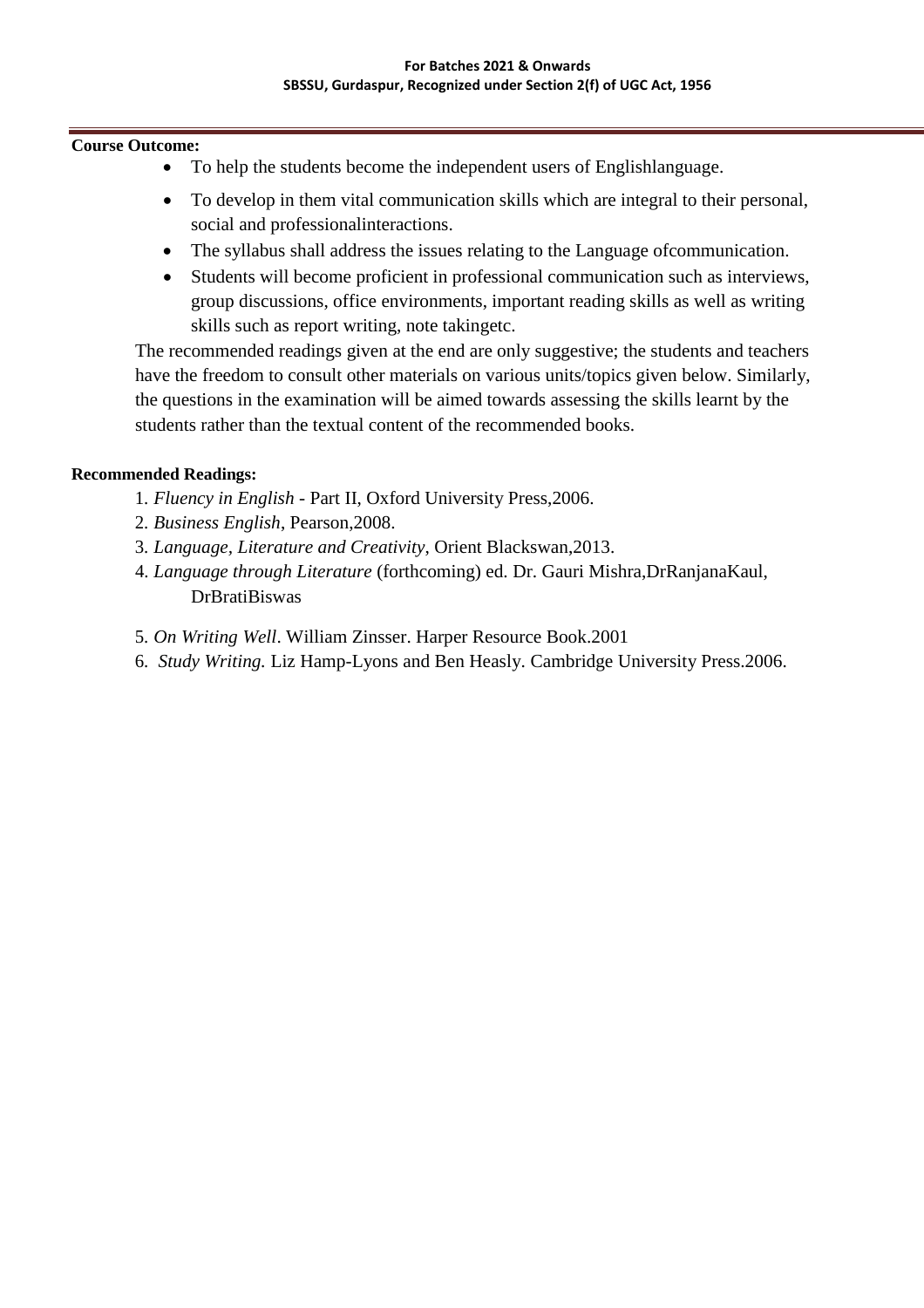# **AECC BTHU- 21104 English Practical/Laboratory**

**Internal Marks: 30 L T P External Marks: 20 0 0 2 Total Marks: 50** 

# **Interactive practice sessions in Language Lab on Oral Communication**

- Listening Comprehension
- Self Introduction, Group Discussion and Role Play
- Common Everyday Situations: Conversations and Dialogues
- Communication at Workplace
- Interviews
- Formal Presentations
- Monologue
- Effective Communication/Mis-Communication
- Public Speaking

### **Course Outcomes:**

- The objective of this course is to introduce students to the theory, fundamentals and tools of communication.
- To help the students become the independent users of the English language.
- To develop in them vital communication skills which are integral to personal, social and professional interactions.
- The syllabus shall address the issues relating to the Language of communication.
- Students will become proficient in professional communication such as interviews, group discussions and business office environments, important reading skills as well as writing skills such as report writing, note taking etc.

The recommended readings given at the end are only suggestive; the students and teachers have the freedom to consult other materials on various units/topics given below. Similarly, the questions in the examination will be aimed towards assessing the skills learnt by the students rather than the textual content of the recommended books.

### **Recommended Readings:**

- 1. *Fluency in English*  Part II, Oxford University Press,2006.
- 2. *Business English*, Pearson,2008.
- 3. Practical English Usage. Michael Swan. OUP.1995.
- 4. *Communication Skills*. Sanjay Kumar and PushpLata. Oxford University Press. 2011.

5.*Exercises in Spoken English*. Parts. I-III. CIEFL, Hyderabad. Oxford University Press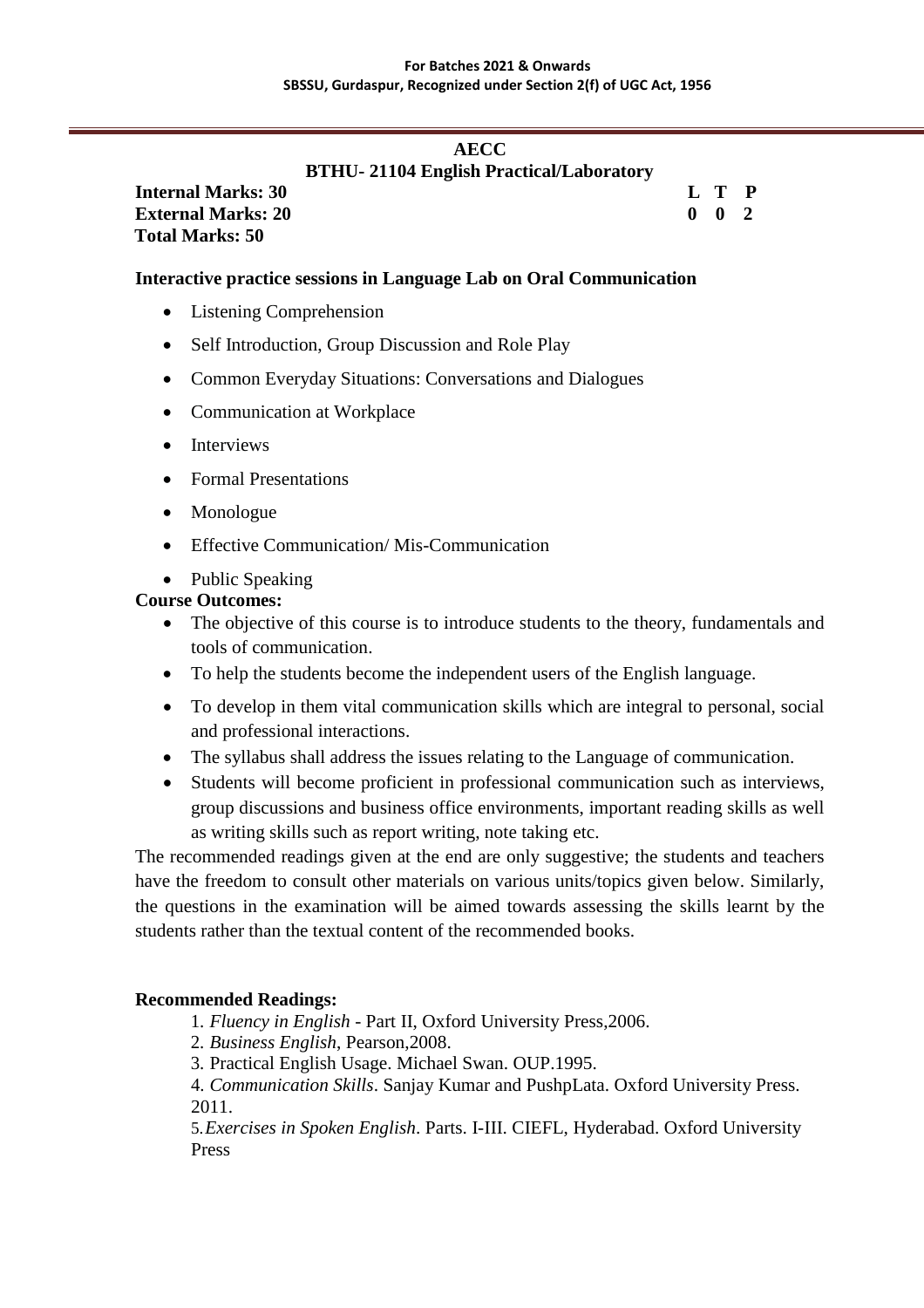# **AECC**

# **HVPE- 21101 Human Values, De-addiction and Traffic Rules**

| <b>Internal Marks: 40</b> | L T P |  |
|---------------------------|-------|--|
| <b>External Marks: 60</b> | 3 0 0 |  |
| Total Marks: 100-         |       |  |

### **Course Objective**

This introductory course input is intended

- a. To help the students appreciate the essential complementarily between "VALUES" and "SKILLS" to ensure sustained happiness and prosperity which are the core aspirations of all human beings.
- b. To facilitate the development of a Holistic perspective among students towards life, profession and happiness, based on a correct understanding of the Human reality and therestofExistence.SuchaholisticperspectiveformsthebasisofValuebasedliving in a natural way.
- c. TohighlightplausibleimplicationsofsuchaHolisticunderstandingintermsofethical human conduct, trustful and mutually satisfying human behaviour and mutually enriching interaction with Nature.

Thus,thiscourseisintendedtoprovideamuchneededorientationalinputinValueEducation to the young enquiringminds.

# **Course Methodology**

- The methodology of this course is universally adaptable, involving a systematic and rational study of the human being vis-à-vis the rest of existence.
- It is free from any dogma or valueprescriptions.
- It is a process of self-investigation and self-exploration, and not of giving sermons. Whatever is found as truth or reality is stated as proposal and the students are facilitated to verify it in their own right based on their Natural Acceptance and ExperientialValidation.
- This process of self-exploration takes the form of a dialogue between the teacherand the students to begin with, and within the student himself/herselffinally.
- Thisself-explorationalsoenablesthemtoevaluatetheirpre-conditioningsandpresent beliefs.

# **Content for Lectures:**

# **1:CourseIntroduction-Need,BasicGuidelines,ContentandProcessforValue Education [6]**

- 1. Understanding the need, basic guidelines, content and process for ValueEducation
- 2. Self Exploration–what is it? its content and process; "Natural Acceptance" and Experiential Validation- as the mechanism for selfexploration
- 3. Continuous Happiness and Prosperity- A look at basic HumanAspirations
- 4. Right understanding, Relationship and Physical Facilities- the basic requirements for fulfillment of aspirations of every human being with their correctpriority
- 5. Understanding Happiness and Prosperity correctly- A critical appraisal of the current scenario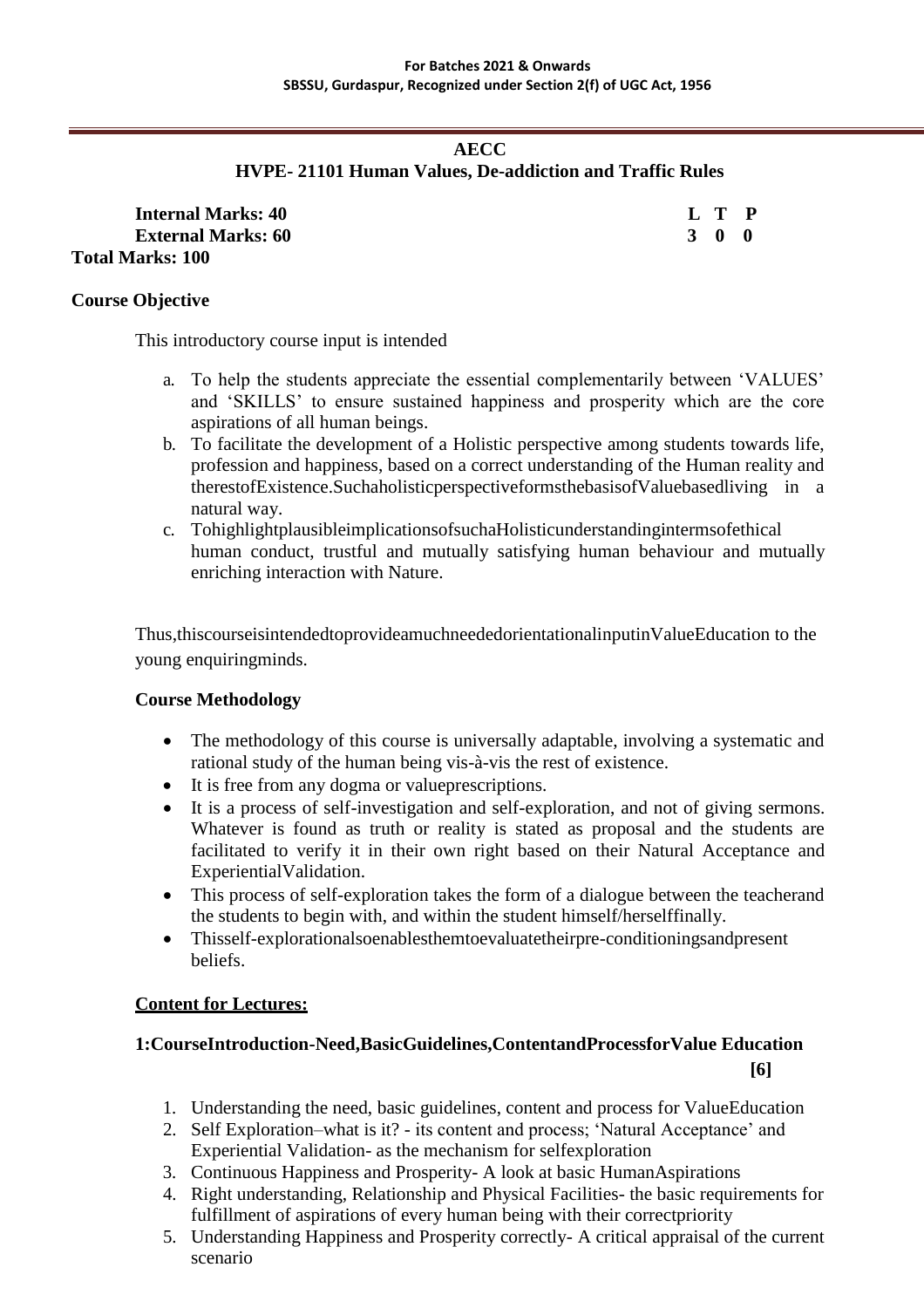6. Method to fulfill the above human aspirations: understanding and living in harmony at variouslevels

# **2: Understanding Harmony in the Human Being - Harmony in Myself! [6]**

- 7. Understanding human being as a co-existence of the sentient "I" and the material "Body"
- *8.* Understanding the needs of Self ("I") and "Body" *Sukh*and*Suvidha*
- 9. Understanding the Body as an instrument of "I" (I being the doer, seer andenjoyer)
- 10. Understanding the characteristics and activities of "I" and harmony in"I"
- 11. Understanding the harmony of I with the Body: *Sanyam*and *Swasthya*; correct appraisal of Physical needs, meaning of Prosperity indetail
- *12.* Programs to ensure *Sanyam*and*Swasthya* - Practice Exercises and Case Studies will be taken up in PracticeSessions.

# **3: Understanding Harmony in the Family and Society- Harmony in Human-Human Relationship**

**[6]**

- 13. Understanding harmony in the Family- the basic unit of humaninteraction
- 14. Understanding values in human-human relationship; meaning of *Nyaya* and program for its fulfillment to ensure*Ubhay-tripti*; Trust (*Vishwas)* and Respect (*Samman)* as the foundational values of relationship
- 15. Understanding the meaning of *Vishwas*; Difference between intention and competence
- 16. Understanding the meaning of *Samman*, Difference between respect and differentiation; the other salient values inrelationship
- 17. Understanding the harmony in the society (society being an extension offamily): *Samadhan, Samridhi, Abhay, Sah-astitva*as comprehensive Human Goals
- 18. Visualizing a universal harmonious order in society- Undivided Society (*AkhandSamaj),* Universal Order (*SarvabhaumVyawastha )*- from family to worldfamily!
	- Practice Exercises and Case Studies will be taken up in PracticeSessions.

# **4: Understanding Harmony in the Nature and Existence - Whole existence as Coexistence [4]**

- 19. Understanding the harmony in theNature
- 20. Interconnectedness and mutual fulfillment among the four orders of naturerecyclability and self-regulation innature
- 21. Understanding Existence as Co-existence (*Sah-astitva*) of mutually interacting units in all-pervasivespace
- 22. Holistic perception of harmony at all levels ofexistence
	- Practice Exercises and Case Studies will be taken up in PracticeSessions.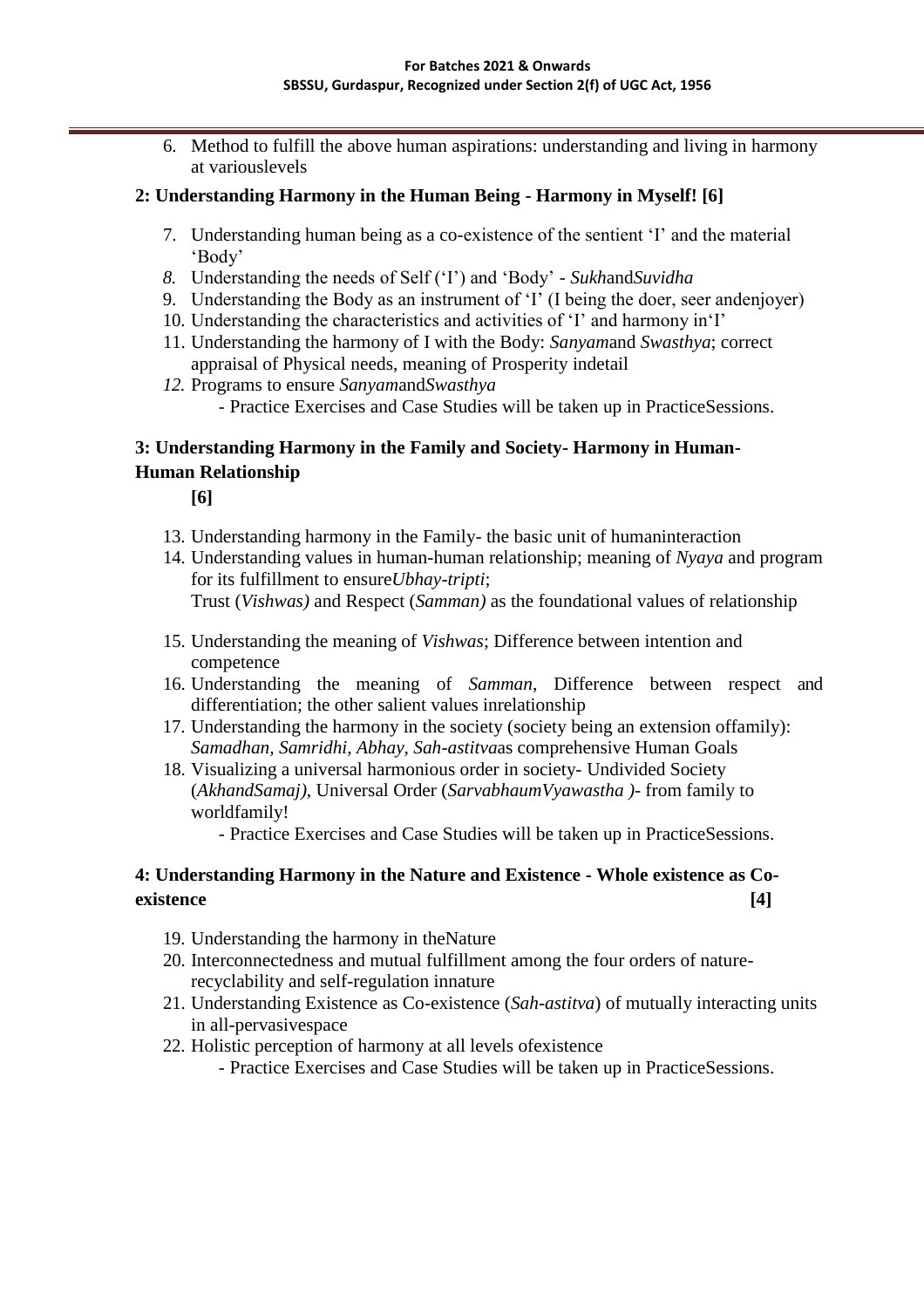# **5: Implications of the above Holistic Understanding of Harmony on Professional Ethics**[6]

- 23. Natural acceptance of humanvalues
- 24. Definitiveness of Ethical HumanConduct
- 25. Basis for Humanistic Education, Humanistic Constitution and Humanistic Universal Order
- 26. Competence in professionalethics:

a) Ability to utilize the professional competence for augmenting universal humanorder,

b) Abilitytoidentifythescopeandcharacteristicsofpeople-friendlyandecofriendly productionsystems,

c) Ability to identify and develop appropriate technologies and management patterns for above productionsystems.

- 27. Case studies of typical holistic technologies, management models and production systems
- 28. Strategy for transition from the present state to Universal HumanOrder:

a) At the level of individual: as socially and ecologically responsible engineers, technologists andmanagers

b) At the level of society: as mutually enriching institutions andorganizations

# **Text Book**

R R Gaur, R Sangal, G P Bagaria, 2009, *A Foundation Course in Value Education*.

# **Reference Books**

1. Ivan Illich, 1974, *Energy & Equity,* The Trinity Press, Worcester, andHarperCollins, USA

2. E.F. Schumacher, 1973, *Small is Beautiful: a study of economics as if people mattered*, Blond & Briggs,Britain.

- 3. A Nagraj, 1998, *JeevanVidyaekParichay,* Divya Path Sansthan, Amarkantak.
- 4. Sussan George, 1976, *How the Other Half Dies,* Penguin Press. Reprinted 1986, 1991
- 5. PL Dhar, RR Gaur, 1990, *Science and Humanism*, CommonwealthPurblishers.
- 6. A.N. Tripathy, 2003, *Human Values*, New Age InternationalPublishers.

7. SubhasPalekar, 2000, *How to practice Natural Farming,* Pracheen(Vaidik) Krishi Tantra Shodh,Amravati.

8. [Donella H. Meadows, Dennis L. Meadows,J](http://en.wikipedia.org/wiki/Donella_Meadows)orgen Randers[,William W. Behrens III,](http://en.wikipedia.org/wiki/J%C3%B8rgen_Randers)

1972, *Limits to Growth – Club of Rome's report*, UniverseBooks.

9. E G Seebauer& Robert L. Berry, 2000, *Fundamentals of Ethics for Scientists &Engineers ,*Oxford UniversityPress

10. M Govindrajran, S Natrajan& V.S. Senthil Kumar, *Engineering Ethics(including Human Values)*, Eastern Economy Edition, Prentice Hall of IndiaLtd.

11. B P Banerjee, 2005, *Foundations of Ethics and Management,* Excel Books.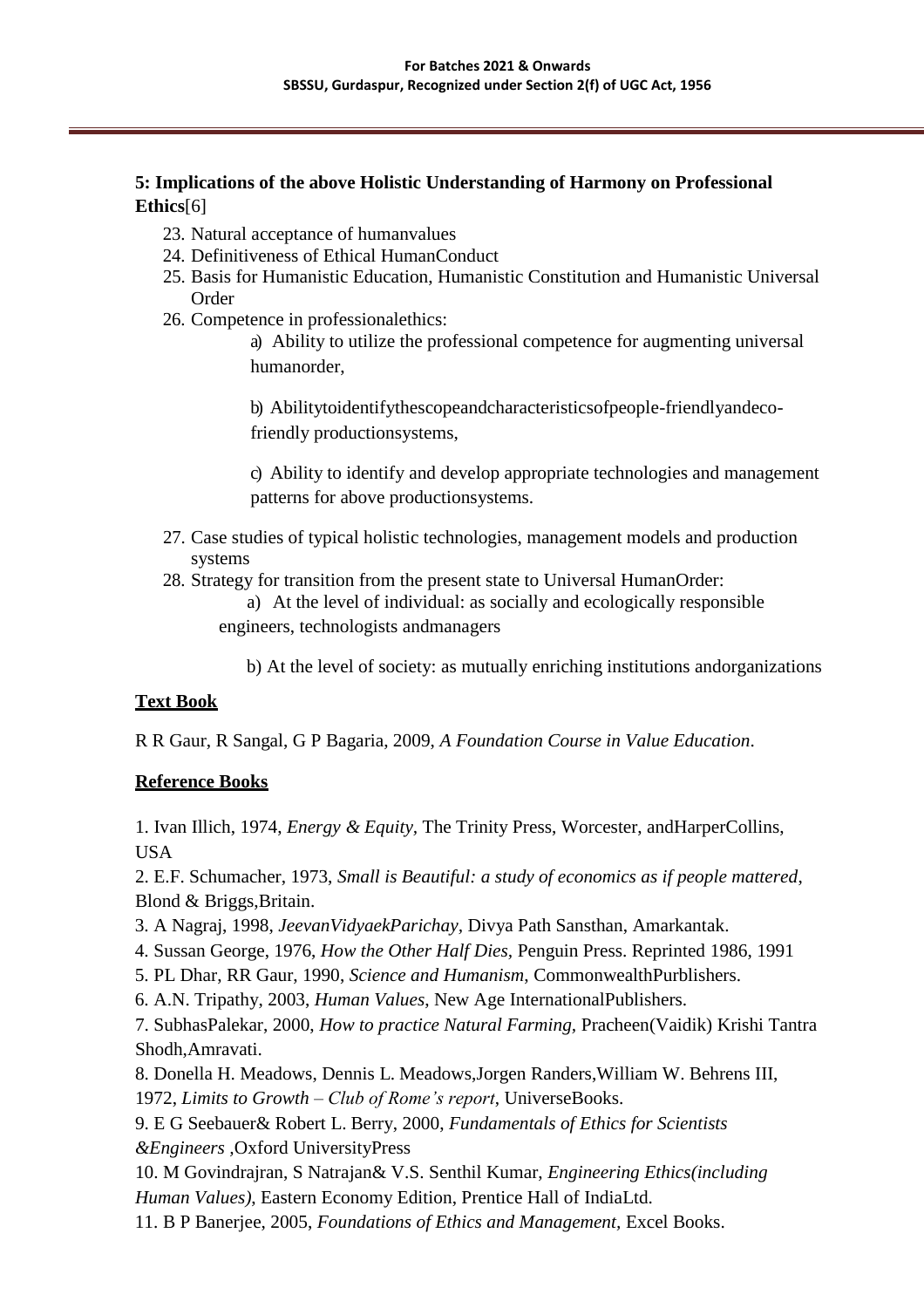# **Relevant CDs, Movies, Documentaries & Other Literature:**

- *1.* Value Education website, *[http://uhv.ac.in](http://uhv.ac.in/)*
- *2.* Story of Stuff,*[http://www.storyofstuff.com](http://www.storyofstuff.com/)*
- 3. Al Gore, *An Inconvenient Truth*, Paramount Classics,USA
- 4. Charlie Chaplin, *Modern Times*, United Artists,USA
- *5.* IIT Delhi, *Modern Technology – the UntoldStory*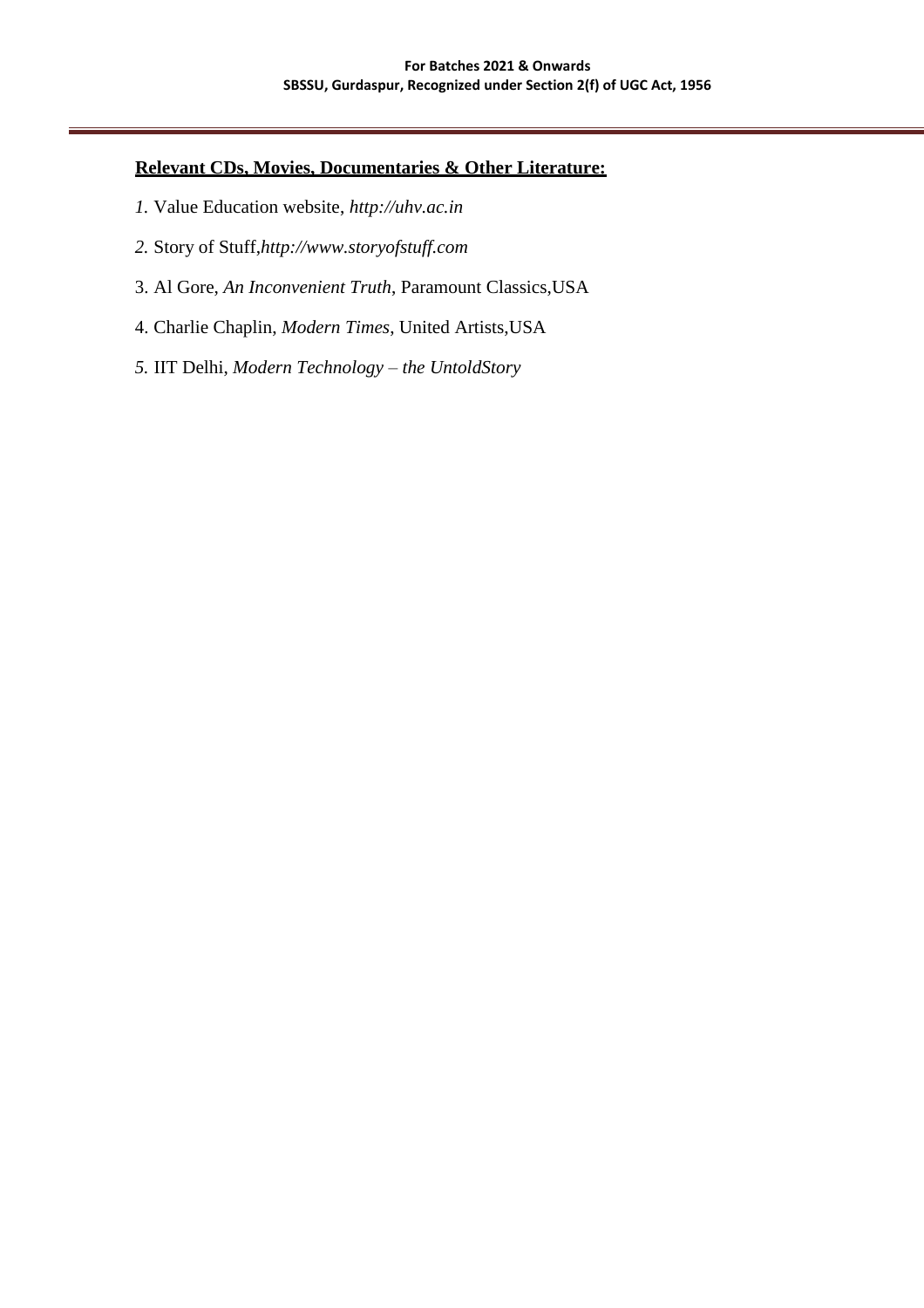# **AECC HVPE- 21102 Human Values, De-addiction and Traffic Rules (Lab/Seminar)**

| <b>Internal Marks: 25</b> | L T P               |  |
|---------------------------|---------------------|--|
| <b>External Marks: --</b> | $0 \quad 0 \quad 2$ |  |
| <b>Total Marks: 25</b>    |                     |  |

One each seminar will be organized on Drug De-addiction and Traffic Rules. Eminent scholar and experts of the subject will be called for the Seminar at least once during the semester. It will be binding for all the students to attend the seminar.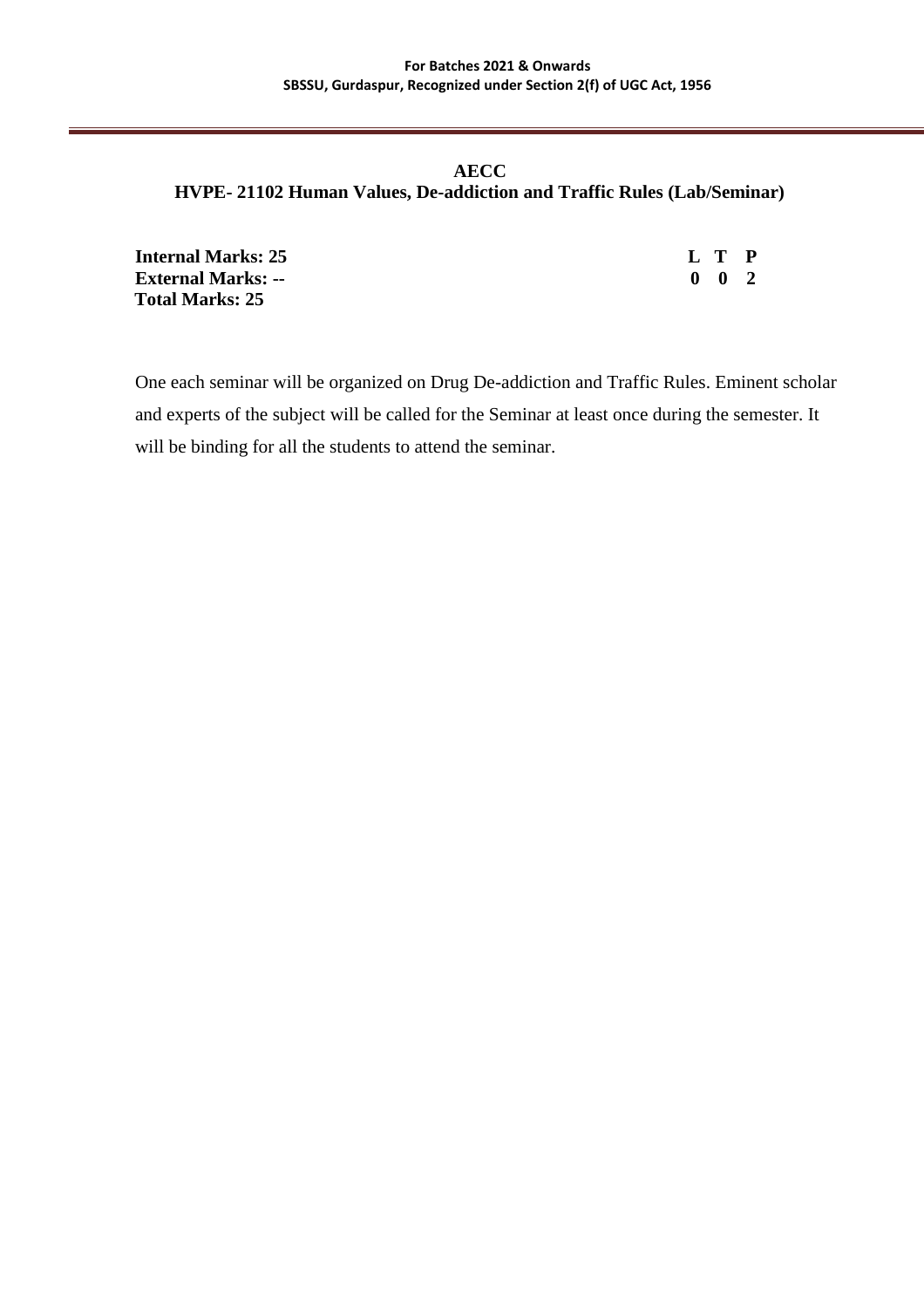### **BMPD- 21102 Mentoring and Professional Development**

| <b>Internal Marks: 25</b> | L T P               |  |
|---------------------------|---------------------|--|
| <b>External Marks: --</b> | $0 \quad 0 \quad 2$ |  |
| <b>Total Marks: 25</b>    |                     |  |

### **Guidelines regarding Mentoring and Professional Development**

The objective of the mentoring will be development of:

- Overall Personality
- Aptitude (Technical and General)
- General Awareness (Current Affairs and GK)
- Communication Skills
- Presentation Skills

The course shall be split in two sections i.e. outdoor activities and class activities. For achieving the above, suggestive list of activities to be conducted are:

### **Part – A (Class Activities)**

- 1. Expert and video lectures
- 2. Aptitude Test
- 3. Group Discussion
- 4. Quiz (General/Technical)
- 5. Presentations by the students
- 6. Team building Exercises

### **Part – B (Outdoor Activities)**

- 1. Sports/NSS/NCC
- 2. Fieldproject.
- 3. Society Activities of various students chapter i.e. ISTE, SCIE, SAE, CSI, Cultural Club, etc.

**Note:** Evaluation shall be based on rubrics for Part – A & B.

Mentors/Faculty incharges shall maintain proper record student wise of each activity conducted and the same shall be submitted to the department.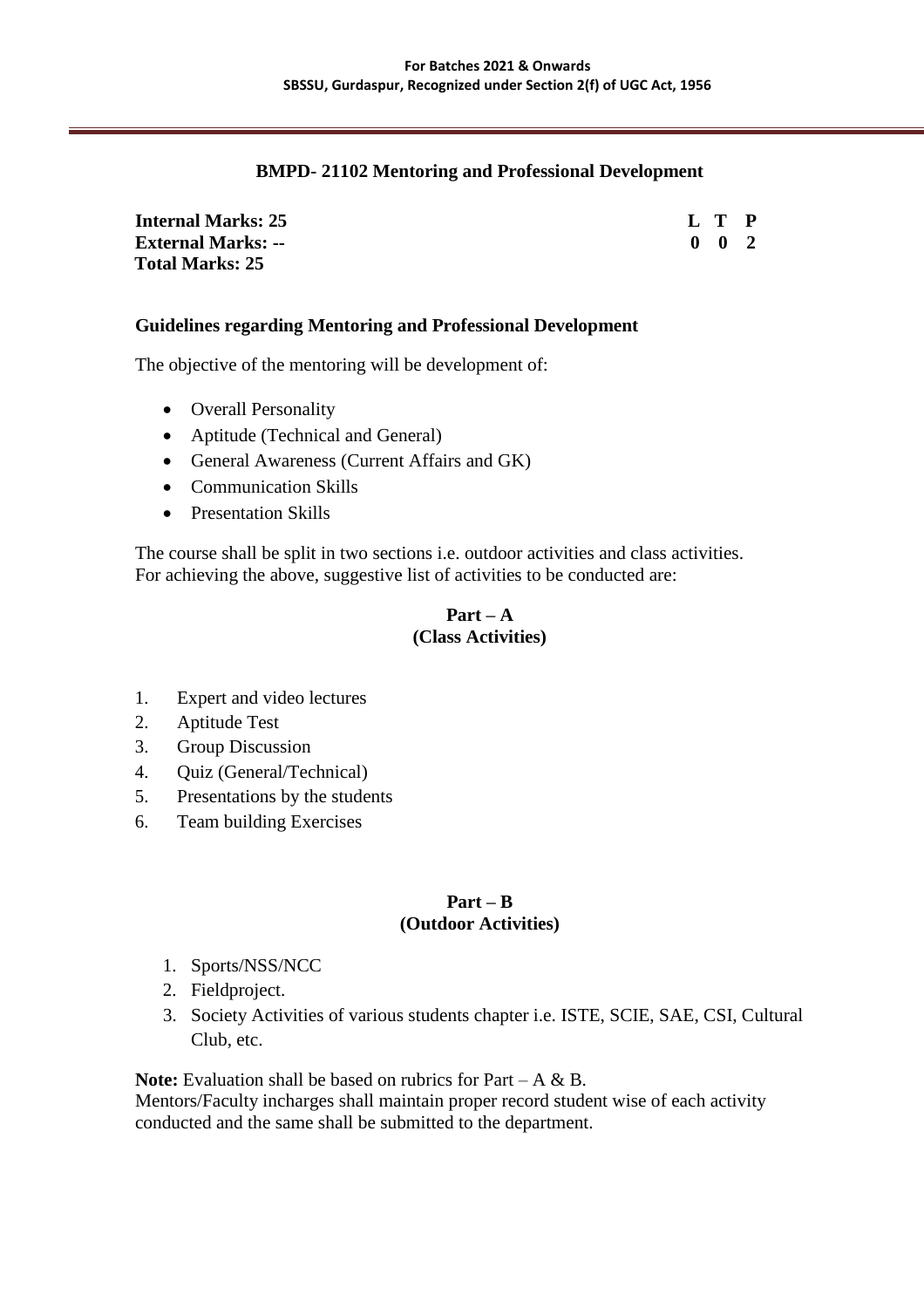### **BBA- 21201 Business Statistics**

| <b>Internal Marks: 40</b> |       | L T P |  |
|---------------------------|-------|-------|--|
| <b>External Marks: 60</b> | 5 1 0 |       |  |
| <b>Total Marks: 100</b>   |       |       |  |

**CourseObjective:**CourseObjective:TheobjectiveofthecourseonBusinessStatisticsisto familiarizestudentswiththebasicstatisticaltoolsusedtosummarizeandanalyzequantitative informationfordecisionmaking.Analysisofnumbersisrequiredfortakingdecisionsrelated to every aspect ofbusiness.

**1. Introduction to Statistics:** Meaning, Definitions, Features of statistics, Importance, Functions, Scope and Limitations of Statistics.

Data Collection: Sources of Primary and Secondary data. Presentation of Data. Frequency distribution.

**Sampling Concepts:** Meaning of Population and Sample, Parameters and Statistics, Descriptive and Inferential Statistics, Probability and Non Probability Sampling Methods including Simple Random Sample, Stratified Sampling, Systemetic Sampling, Judgement Sampling and Convenience Sampling.

**2. Measures of Central Tendency:** Mathematical averages including arithmetic mean, geometricmeanandharmonicmean,propertiesandapplications.PositionalAverages:Mode and median (and other partition values including quartiles, deciles and percentile. Graphic presentation of measures of centraltendency.

**Measures of Variation:** Absolute and relative measures. Range, quartile deviation, mean deviation, standard deviation and their coefficients. Properties of Standard Deviation and Variance.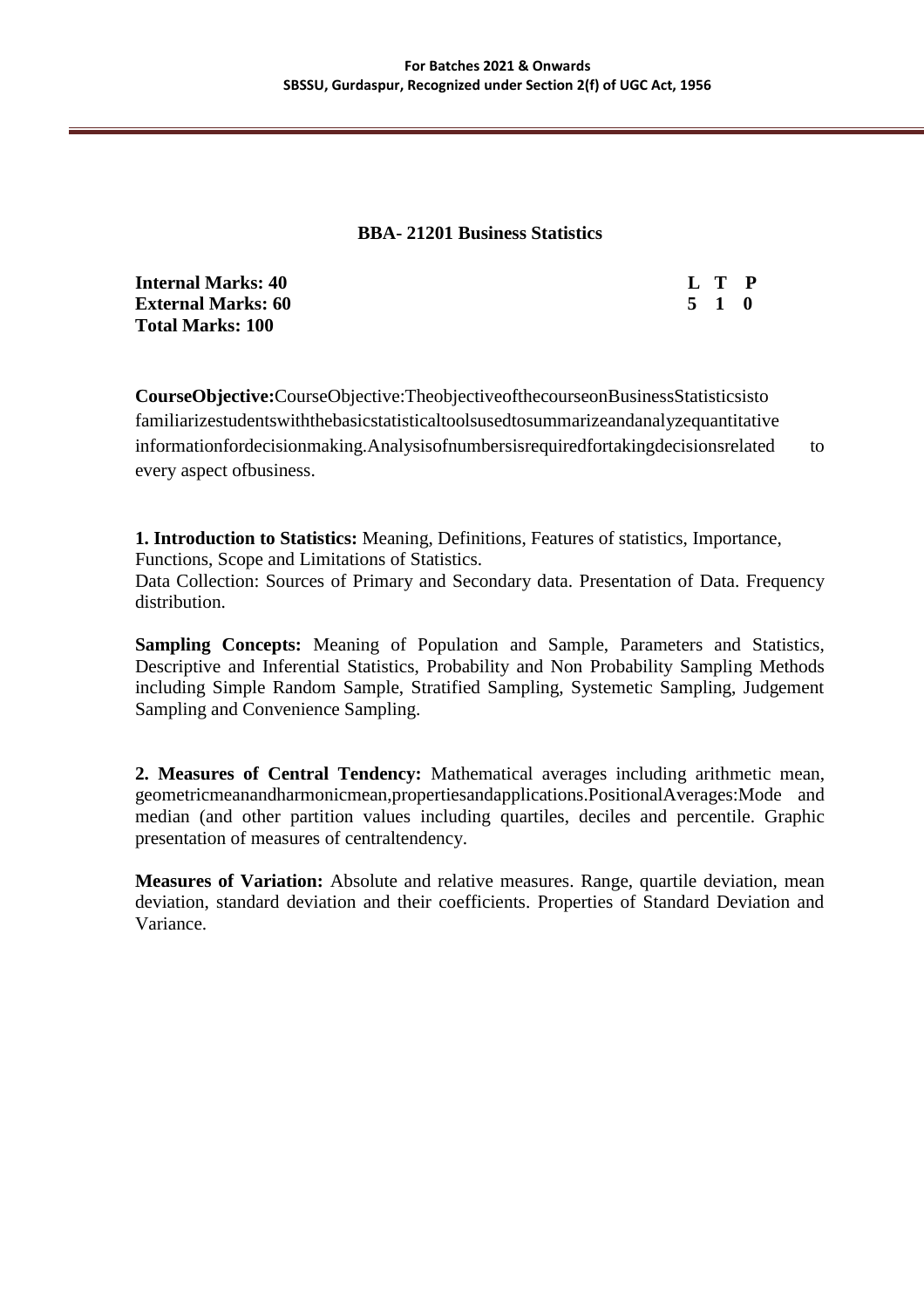**Sampling Distribution:** Concept of Sampling Distribution,Formulation of Sampling Distribution of Mean and Sampling distribution of standard deviation/Variance.

**3. Simple Correlation Analysis:** Meaning of Correlation, Simple, multiple and partial, linear and non linear correlation, correlation and causation, scatter diagram, pearson's correlation coefficient and Rank Correlation.

**SimpleRegressionAnalysis:**MeaningofRegression,Principleofleastsquareandregression analysis,Calculation of regression coefficient,properties of regression coefficient,Relationship between correlation and regression coefficient.

**4. Theory of Probability:**MeaningofProbability,Approachestothecalculationofprobability, calculation of event probabilities, Addition and Multiplication, Laws of Probability(Proof not required), Conditional Probability and Bayes' Theorem (Proof notrequired).

**Probabability Distribution:** Binomial Distribution: Probability Distribution function,Constants,Shape ,Fitting of Binomial Distribution, Poission Distribution: Probability Function (including Poission approximation to binomial distribution) Constatnts,Fitting of Poission Distribution, Normal Distribution: Probability Distribution Function,Properties of Normal Curve, Calculation of Probabilities.

**Course Outcomes (COs):** After completion of the course, the students shall be able to:

**CO1:** To learn the basic concepts like statistics and calculation of arithmetic mean, median and mode and partition values.

**CO2:** To understand the calculation of moments, skewness and kurtosis and determining whether the given distribution is normal or not.

**CO3:** To be acquainted with prerequisite knowledge required to understand the Probability and applications of probability theory.

**CO4:** To understand the concept of correlation regression analysis and their applications.

**CO5:** To apply the learnt techniques in statistical testing and their applications.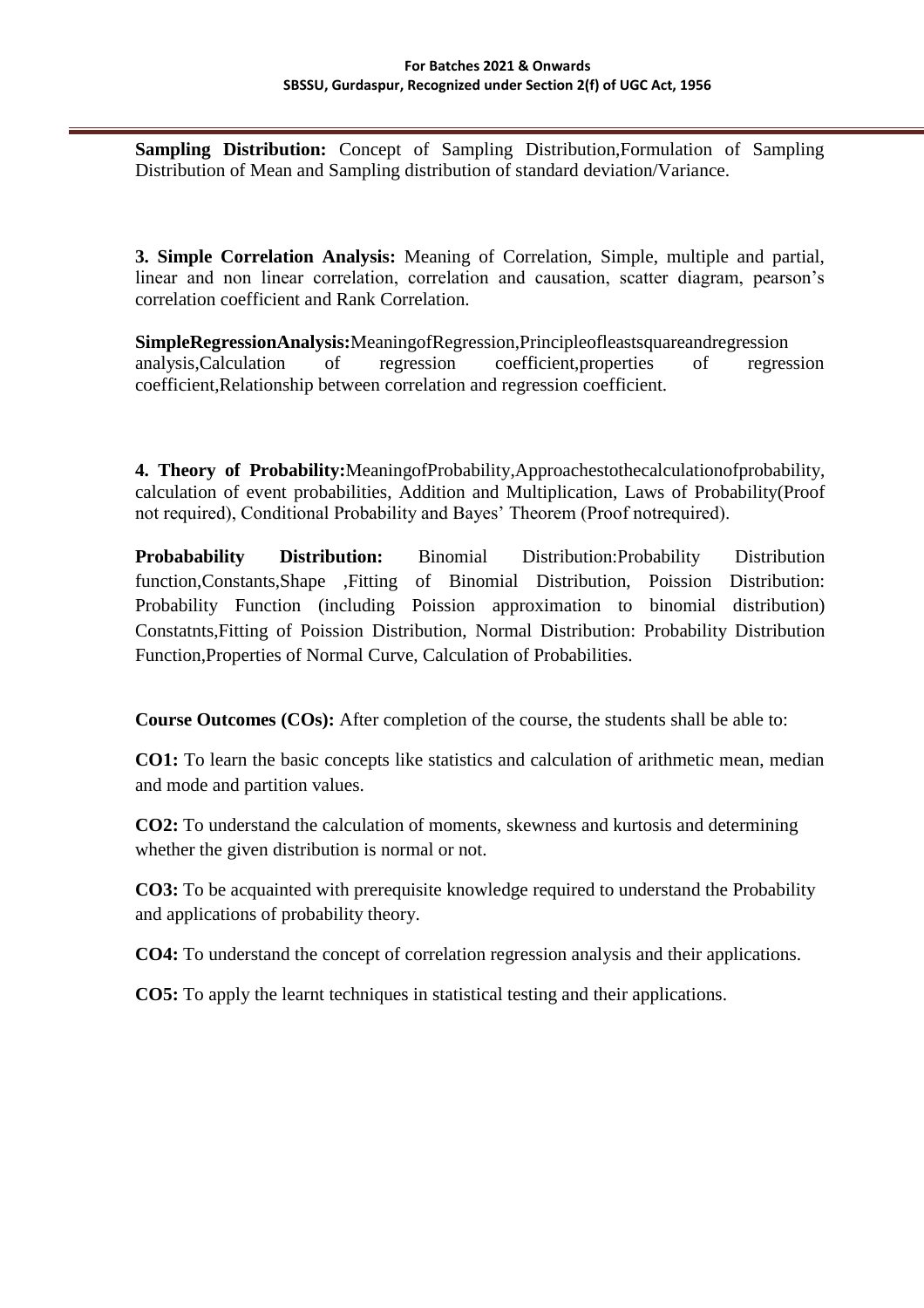### **Suggested Readings:**

1. Levin, Richard and David S. Rubin. "*Statistics for Management*". Prentice Hall of India, NewDelhi.

2. Chandan, J.S., "*Statistics for Business and Economics*", Vikas Publishing House Pvt.Ltd.

3. Render,B.andStair,R.M.Jr.,"*QuantitativeAnalysisforManagement*",Prentice–Hallof India, NewDelhi.

4. Gupta C B, Gupta V, "*An Introduction to Statistical Methods*", VikasPublications.

5. Siegel, Andrew F, *Practical Business Statistics.* International Edition, McGrawHill

6. Berenson, L.M., Krehbiel, T.C., Vishwanathan, P.K. and Levine, D.M., *Business Statistics: A First Course*, PearsonEducation.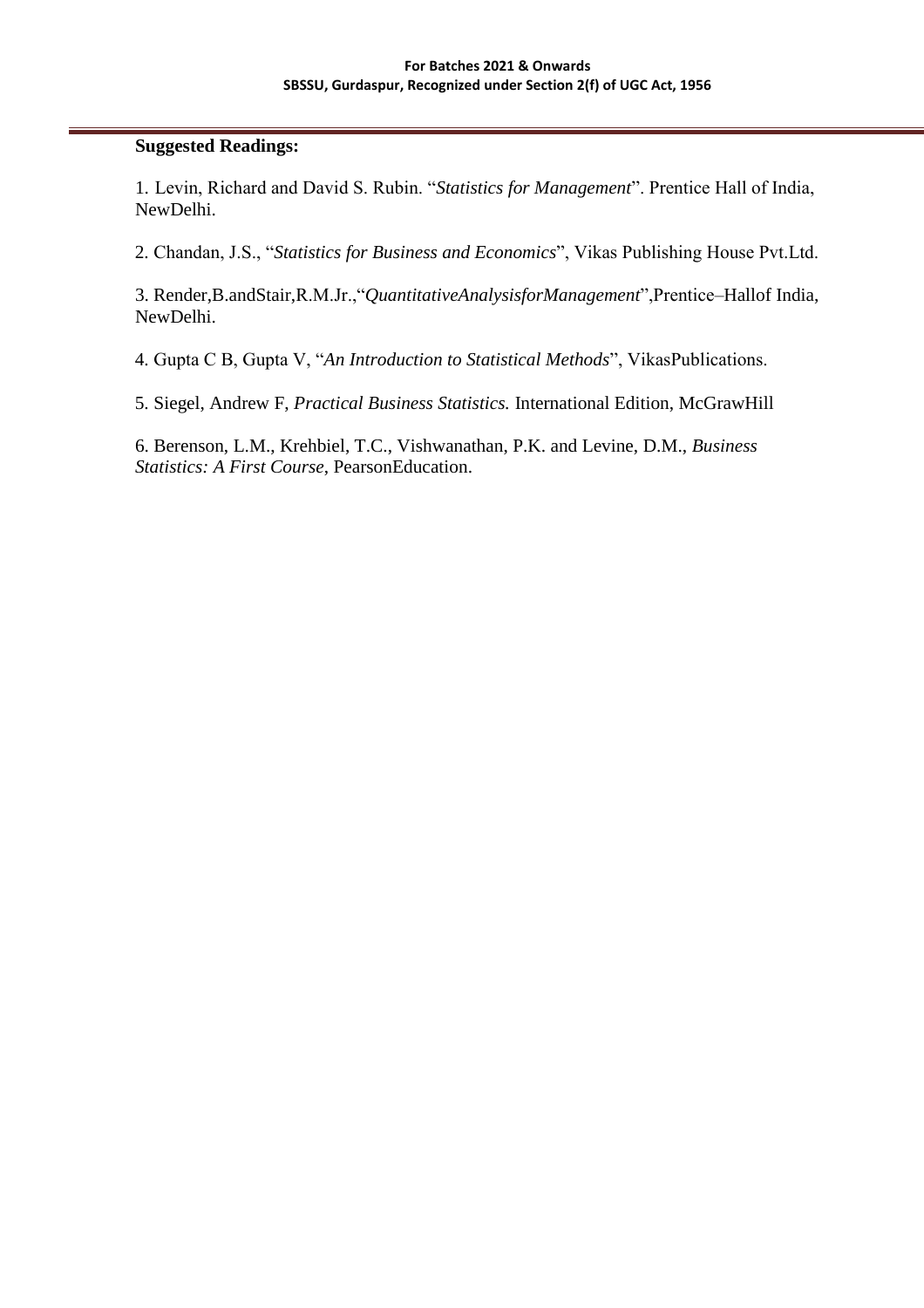### **BBA - 21202 Business Environment**

### **Internal Marks: 40 L T P External Marks: 60 5 1 0 Total Marks: 100**

**Course Objective:** The objective of this paper is to acquaint students with the issues of business environment in which corporate sector has to operate. It will also familiarize them with the techniques available for scanning and monitoring the environment. It also aims at providing some basic knowledge about international environment pertaining to business.

**1. Introduction to Business Environment:** Nature and Significance Business Environment. Components of Business Environment, Techniques of Environment Scanning. **Economic Environment of Business**: Economic Systems. Economic Planning in India, Brief idea of Industrial Policy, Fiscal policy, Monetary policy and EXIM policy.

**2. Political and Legal Environment of Business:** Three political institutions: Legislature, ExecutiveandJudiciary. Foreign Exchange Management Act (FEMA), Consumer Protection Act. Introduction to Liberalization, Privatization and Globalization: Factors facilitating and impeding globalization in India.

**3. Socio- Cultural Environment:** Critical elements of socio-cultural Environment. Social responsibility of business. Business Ethics and Corporate Social Responsibility. **Public Sector-**ChangingRoleofPublicSector-Relevanceofpublicsector–PublicSectorreforms. Regulatory framework with reference to Banking and Security Market. Technological Environment.

**4. International Business Environment**: Multinational Corporations-Benefits and Problems. Mergers and acquisitions - reasons - trends - Advantages and Disadvantages.WTO ,Consequences of WTO for India. IMF. Regional Groupings.

**Course Outcomes (COs):** After completion of the course, the students shall be able to:

**CO1:**ToIdentifyandevaluatethecomplexitiesofbusinessenvironmentandtheirimpacton the business.

**CO2:** To analyze about the relationships between Government and business and understand the political, economic, legal and social policies of the country **.**

**CO3:** To understand the current economic conditions in developing emerging markets, and evaluate present and future opportunities.

**CO4:** To be acquainted with prerequisite knowledge required to understand the Probability and applications of probability theory.

**CO5:** To understand the concept of the Industrial functioning and strategies to overcome challenges in competitive markets.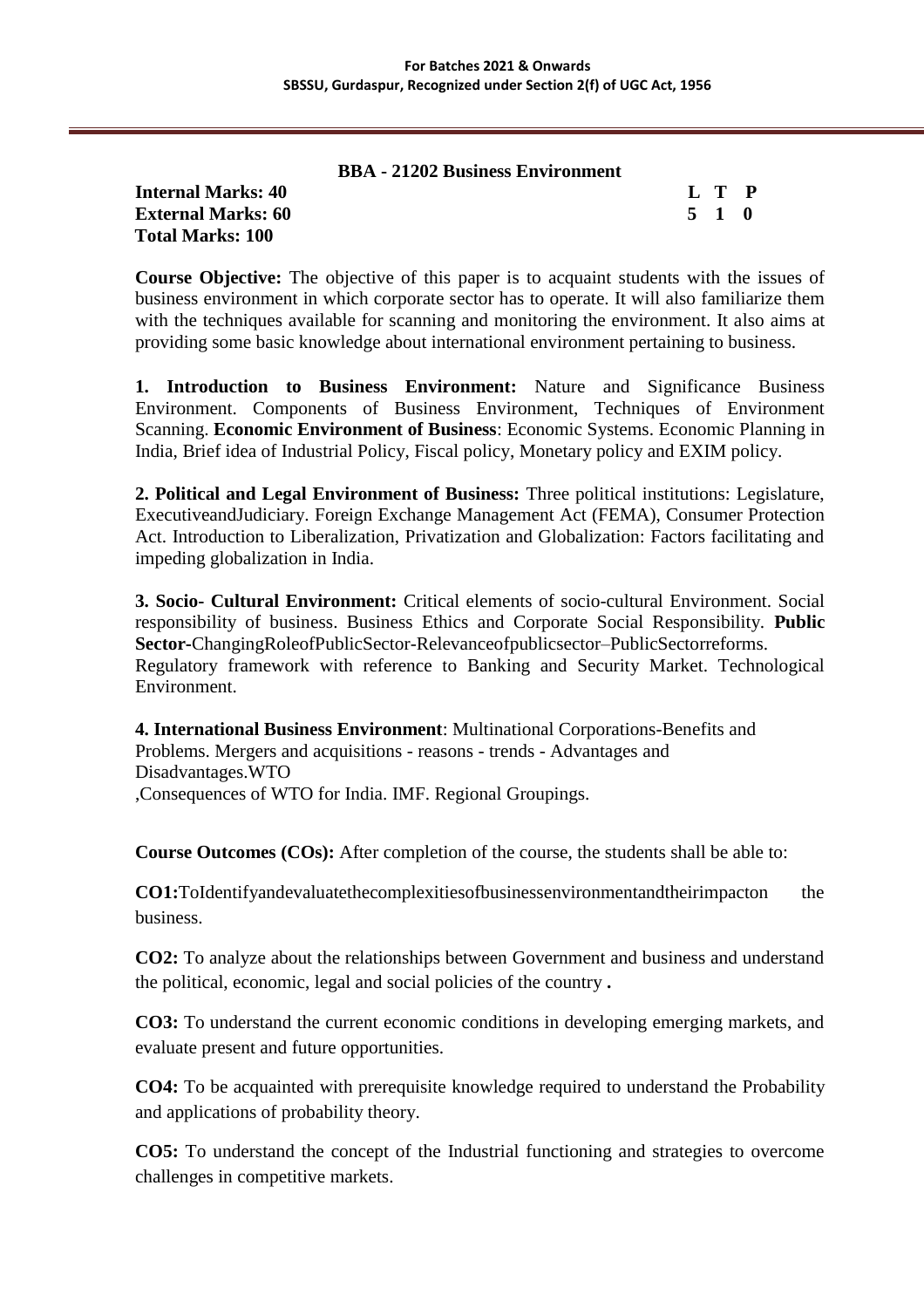# **SUGGESTED READINGS:**

- Aswathappa, K : Essentials of Business Environment-Text, Cases and Exercises Himalya Publishing House(13<sup>th</sup> RevisedEdition-2016)
- Cherunilam, Fransis– Business Environment- Text and Cases ,Himalya Publishing House Pvt. Ltd. $(20^{th}$  Edition-2011)
- Paul, Justin-Business Environment- Text and Cases-McGraw Hill Education (India) Private Limited.(4<sup>th</sup> RevisedEdition-2018)
- Ramachandara,ArchanaandRavi-BusinessEnvironment.HimalyaPublishingHouse Pvt. Ltd.(NewEdition-2017)
- Sheikh, Saleem and SahuJayadev, Business Environment,Pearson.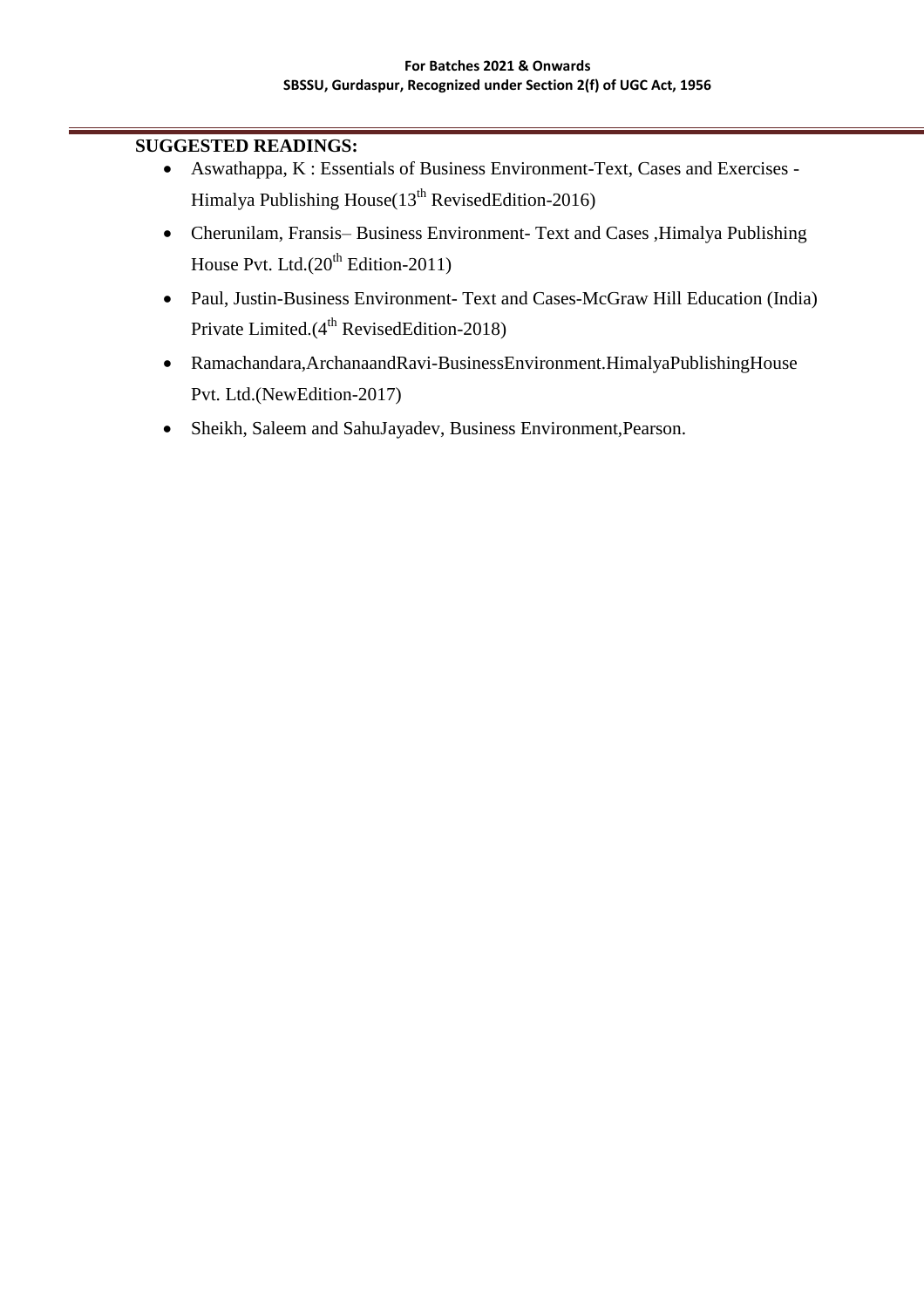# **BBAGE- 21201 Managerial Economics-II**

| <b>Internal Marks: 40</b> | L T P |  |
|---------------------------|-------|--|
| <b>External Marks: 60</b> | 5 1 0 |  |
| <b>Total Marks: 100</b>   |       |  |

**Course Objective:** This course aims to acquaint students with economy as a whole including measurement of national income, inflation and unemployment, which an objective to inculcate understanding of macroeconomic environment of an economy for better decision making.

**1. National Income**: Measuring National Income. Problems in the measurement of National Income.**TheoriesofMoney**:Natureandfunctionsofmoney–Typesofmoney:Nearmoney, inside money and outside money. Theories of demand for money – defining demand for money – Classical theories of demand for money – Friedman"s re-statement of Quantity Theory of Money; Liquidity preference theory and Keynesian Liquidity Trap. Theories of Supply of money; Defining supply of money; Measuring supply of money.

**2. Theories of Inflation and Unemployment:**Meaning,TypesandTheoriesofInflation.-Cost of inflation and sacrifice ratio. - Measurement of Inflation in India - Policies to control inflation Meaning and types of unemployment. - Cost of unemployment and Oakun"s Law MeasurementofunemploymentinIndia.-Concept of Stagflation-Concept of Philips Curve.

**3. Business cycle:** Meaning,types and phases.**Monetary,FiscalandIncomepolicy**–Meaning and instruments. **Multiplier:** Concept, Features and Leakages. Foreign trademultiplier.

**4. Macro-economic Framework in Indian Economy**–Public Finance–Tax system in India– Financial Administration: Finance Commission.

**Course Outcomes (COs):** After completion of the course, the students shall be able to:

**CO1:** Explain the concept of national income and its measurement using different approaches.

**CO2:** Describe the underlying theories of demand and supply of money in an economy.

**CO3:** Make use of employment and national income statistics students will be able to describe and analyze the economy in quantitative terms.

**CO4:** Interpret macroeconomic issues like money, inflation and unemployment.

**CO5:** Identify the phases of the business cycle and the problems caused by cyclical fluctuations in the market economy.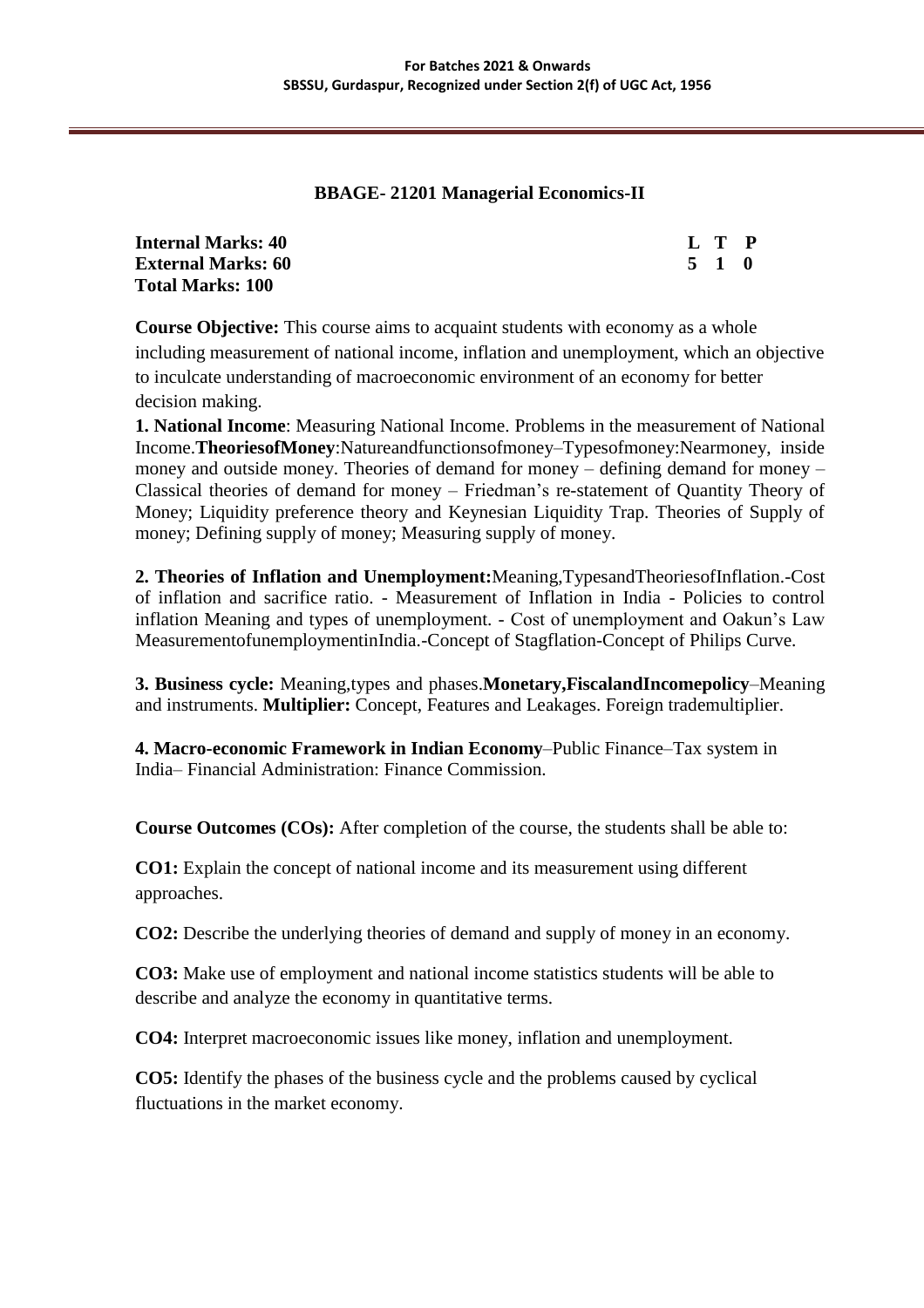# **SUGGESTED READINGS:**

- 1. Ahuja,H.L.(2015) *[Macroeconomics-](https://www.amazon.in/gp/bestsellers/books/14267740031/ref%3Dpd_zg_hrsr_books_2_4_last)Theory and Policy*. New Delhi: SultanChand.
- 2. Jhingan, M.L. (2016) Macro *Economic Theory.* Delhi: Vrinda Publications Pvt.Ltd
- *3.* Dwivedi, D.N.(2017)*Macroeconomics: Theory and Practice: Theory &Practice.* NewDelhi: McGraw Hill.
- 4. [Jain,](https://www.amazon.in/s/ref%3Ddp_byline_sr_book_1?ie=UTF8&field-author=T%2BR%2BJain&search-alias=stripbooks) T.R.[,Khanna,](https://www.amazon.in/s/ref%3Ddp_byline_sr_book_2?ie=UTF8&field-author=O%2BP%2BKhanna&search-alias=stripbooks) O.P.(2014) Managerial Economics: V.K.Publications
- 5. [Dewett, K.K., Navalur, M](https://www.amazon.in/s/ref%3Ddp_byline_sr_book_1?ie=UTF8&field-author=K%2BK%2BDewett%2B%26%2BM%2BH%2BNavalur&search-alias=stripbooks).H., (2006) Modern Economic Theory: New Delhi: Sultan Chand.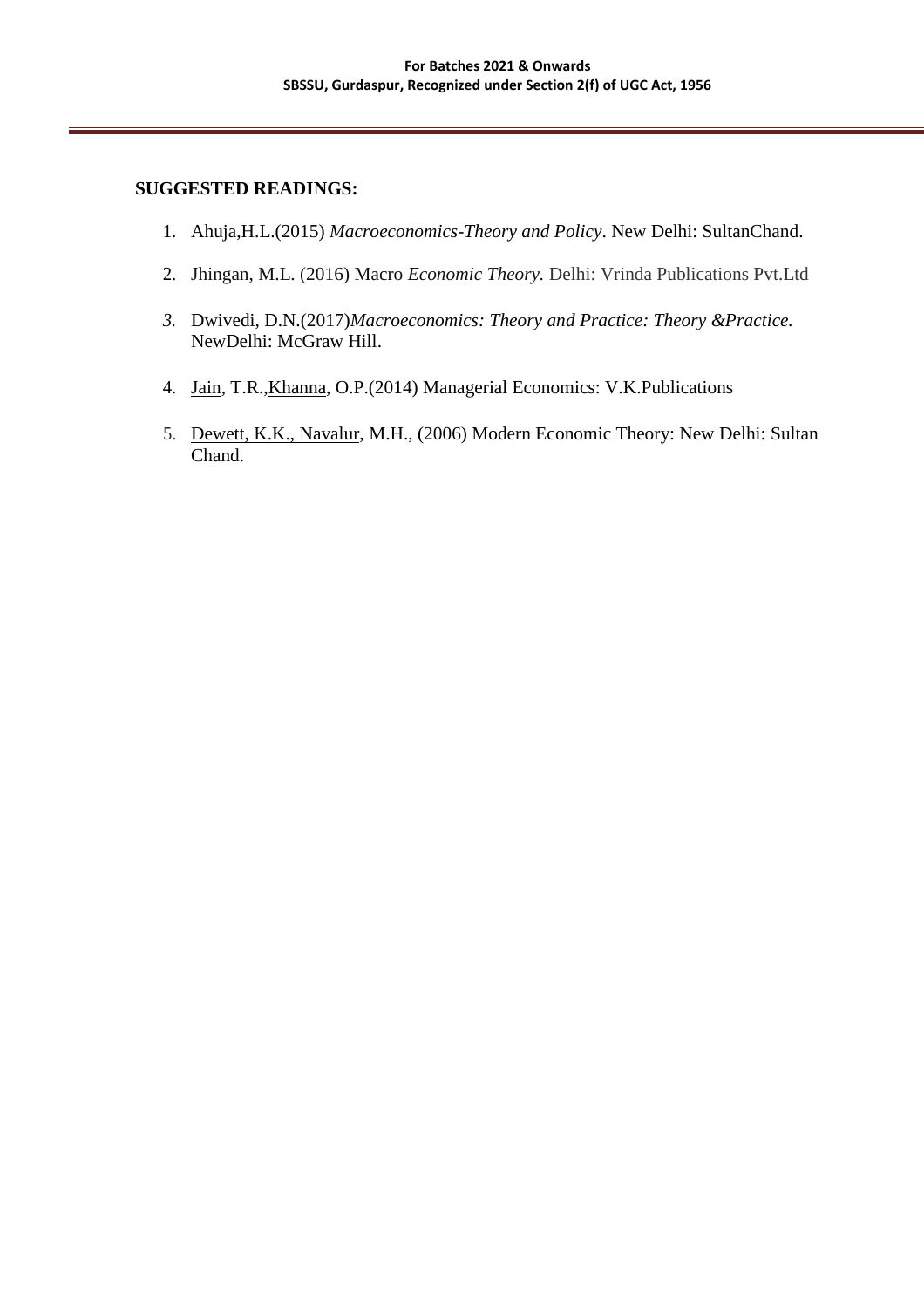# **AECC EVS - 21102 Environment Studies**

| Internal Marks: 40        | L T P |  |
|---------------------------|-------|--|
| <b>External Marks: 60</b> | 200   |  |
| <b>Total Marks: 100</b>   |       |  |

### **Course Objectives:**

1. Students will enable to understand environmental problems at local and national level through literature and general awareness.

2. The students will gain practical knowledge by visiting wildlife areas, environmental institutes and various personalities who have done practical work on various environmental Issues.

# **1: Introduction to Environmental Studies**

Multidisciplinary nature of Environmental Studies: Scope & Importance Need for Public Awareness

### **2: Ecosystems**

Concept of an Ecosystem: Structure & functions of an ecosystem (Producers, Consumers & Decomposers)

Energy Flow in an ecosystem: Food Chain, Food web and Ecological Pyramids Characteristic features, structure & functions of following Ecosystems:

- ForestEcosystem
- Aquatic Ecosystem (Ponds, Lakes, River & Ocean)

### **3: Natural Resources**

Renewable & Non-renewable resources

Forest Resources: Their uses, functions & values (Biodiversity conservation, role in climate change, medicines) & threats (Overexploitation, Deforestation, Timber extraction, Agriculture Pressure), Forest Conservation Act

Water Resources: Their uses (Agriculture, Domestic & Industrial), functions & values, OverexploitationandPollutionofGround&Surfacewaterresources(CasestudyofPunjab), Water Conservation, RainwaterHarvesting,

Land Resources: Land as a resource; Land degradation, soil erosion and desertification

Energy Resources: Renewable  $\&$  non-renewable energy resources, use of alternate energy resources (Solar, Wind, Biomass, Thermal), Urban problems related to Energy

### **4: Biodiversity & its conservation**

Types of Biodiversity: Species, Genetic & Ecosystem Indiaasamegabiodiversitynation,BiodiversityhotspotsandbiogeographicregionsofIndia Examples of Endangered & Endemic species of India, Red databook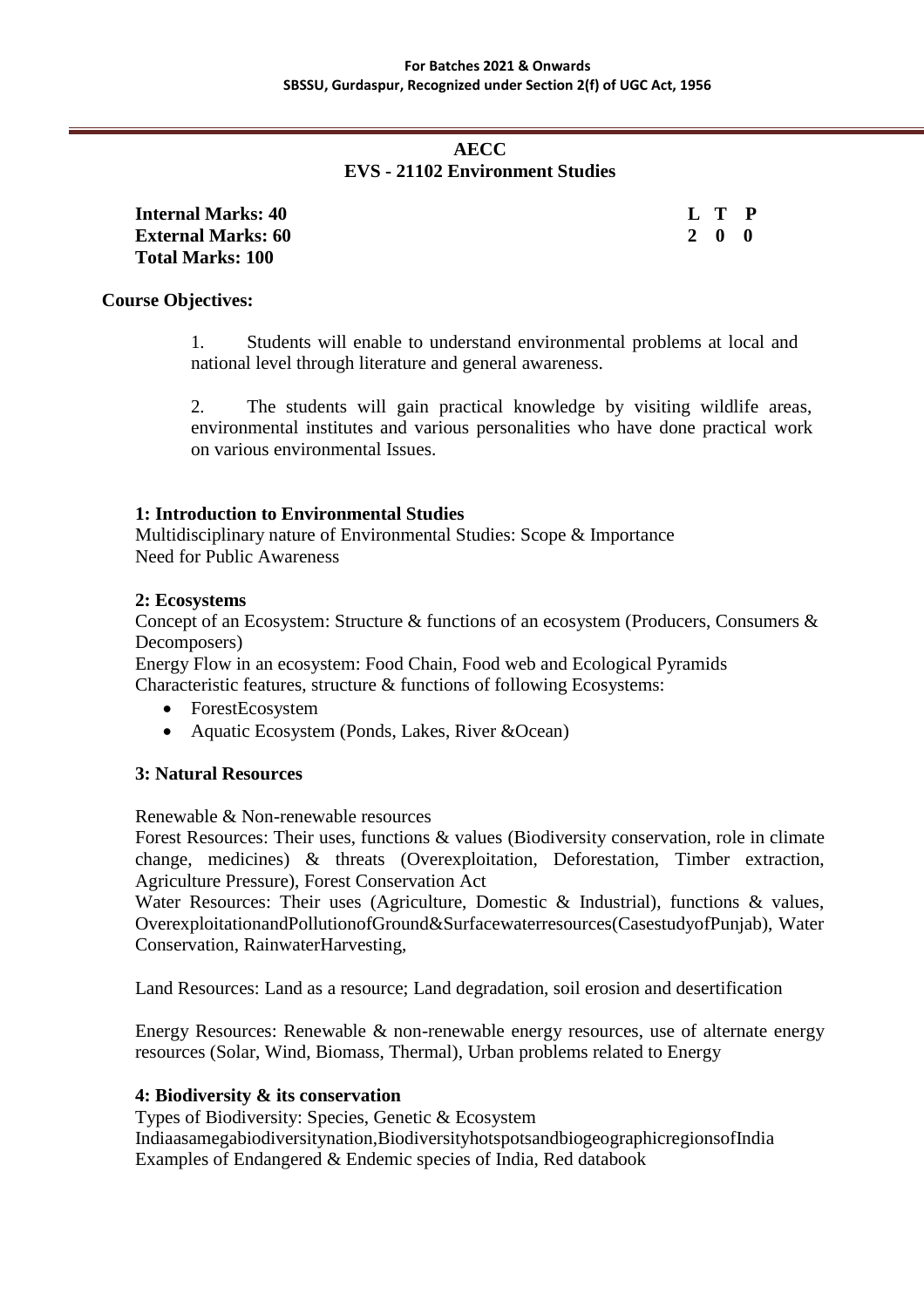### **5: Environmental Pollution & Social Issues**

Types, Causes, Effects & Control of Air, Water, Soil & Noise Pollution Nuclear hazards and accidents & Health risks Global Climate Change: Global warming, Ozone depletion, Acid rain, Melting of Glaciers & Ice caps, Rising sea levels Environmental disasters: Earthquakes, Floods, Cyclones, Landslides

### **6: Field Work**

Visit to a National Park, Biosphere Reserve, Wildlife Sanctuary Documentation&preparationofaBiodiversity(flora&fauna)registerofcampus/river/forest Visit to a local polluted site :Urban/Rural/Industrial/Agricultural Identification & Photography of resident or migratory birds, insects (butterflies) Public hearing on environmental issues in a village

### **Course Outcomes**

- 1. The students will apply interdisciplinary approach to understand key environmental issues and critically analyze them to explore the possibilities to mitigate theseproblems.
- 2. Reflect critically about their roles and identities as citizens, consumers and environmental actors in a complex, interconnected world

### **Suggested Readings:**

- 1. Bharucha, E. Text Book for Environmental Studies. UniversityGrants Commission, NewDelhi.
- 2. Agarwal, K.C. 2001 Environmental Biology, Nidi Publ. Ltd.Bikaner.
- 3. BharuchaErach, The Biodiversity of India, Mapin Publishing Pvt.Ltd., Ahmedabad – 380 013, Indi[a, Email:mapin@icenet.net\(](mailto:mapin@icenet.net)R)
- 4. Brunner R.C., 1989, Hazardous Waste Incineration, McGraw Hill Inc. 480p
- 5. Clark R.S., Marine Pollution, Clanderson Press Oxford(TB)
- 6. Cunningham, W.P. Cooper, T.H. Gorhani, E & Hepworth, M.T. 2001, Environmental Encyclopedia, Jaico Publ. House, Mumabai,1196p
- 7. De A.K., Environmental Chemistry, Wiley EasternLtd.
- 8. Down to Earth, Centre for Science and Environment(R)
- 9. Gleick, H.P. 1993. Water in crisis, Pacific Institute for Studies in Dev., Environment & Security. Stockholm Env. Institute Oxford Univ. Press.473p
- 10. Hawkins R.E., Encyclopedia of Indian Natural History, Bombay Natural History Society, Bombay(R)
- 11. Heywood, V.H &Waston, R.T. 1995. Global BiodiversityAssessment. Cambridge Univ. Press 1140p.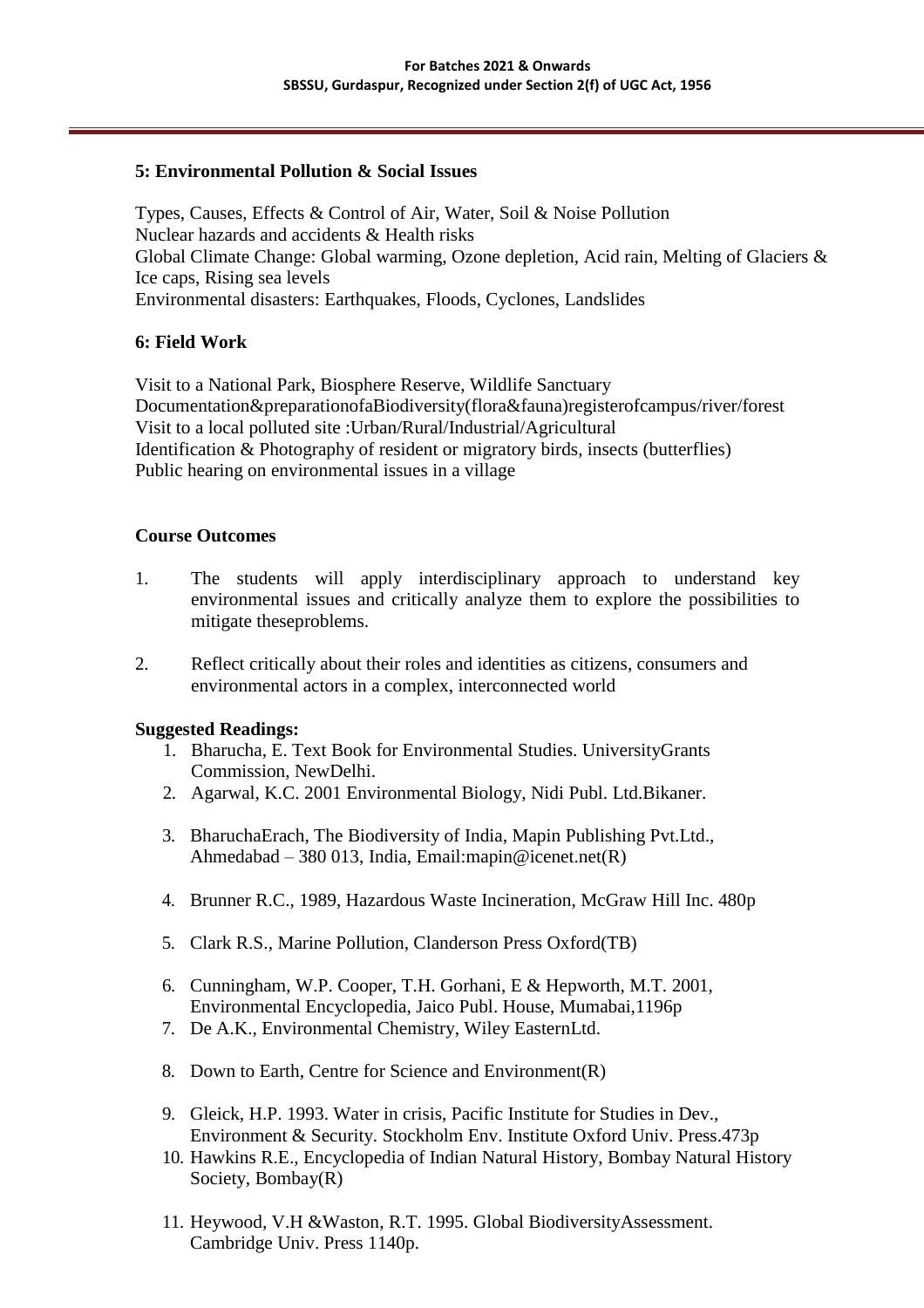- 12. Jadhav, H &Bhosale, V.M. 1995. Environmental Protection and Laws. Himalaya Pub. House, Delhi 284 p.
- 13. Mckinney, M.L. & School, R.M. 1996. Environmental Science systems& Solutions, Web enhanced edition.639p.
- 14. Mhaskar A.K., Matter Hazardous, Techno-Science Publication(TB)
- 15. Miller T.G. Jr. Environmental Science, Wadsworth Publishing Co.(TB)
- 16. Odum, E.P. 1971. Fundamentals of Ecology. W.B. Saunders Co. USA,574p
- 17. Rao M N. &Datta, A.K. 1987. Waste Water treatment. Oxford & IBH Publ.Co. Pvt. Ltd.345p.
- 18. Sharma B.K., 2001. Environmental Chemistry. Geol Publ. House,Meerut
- 19. Survey of the Environment, The Hindu(M)
- 20. Townsend C., Harper J, and Michael Begon, Essentials of Ecology,Blackwell Science(TB)
- 21. Trivedi R. K. and P.K. Goel, Introduction to air pollution, Techno-Science Publication(TB)
- 22. Wanger K.D., 1998 Environmental Management. W.B. Saunders Co. Philadelphia, USA499p